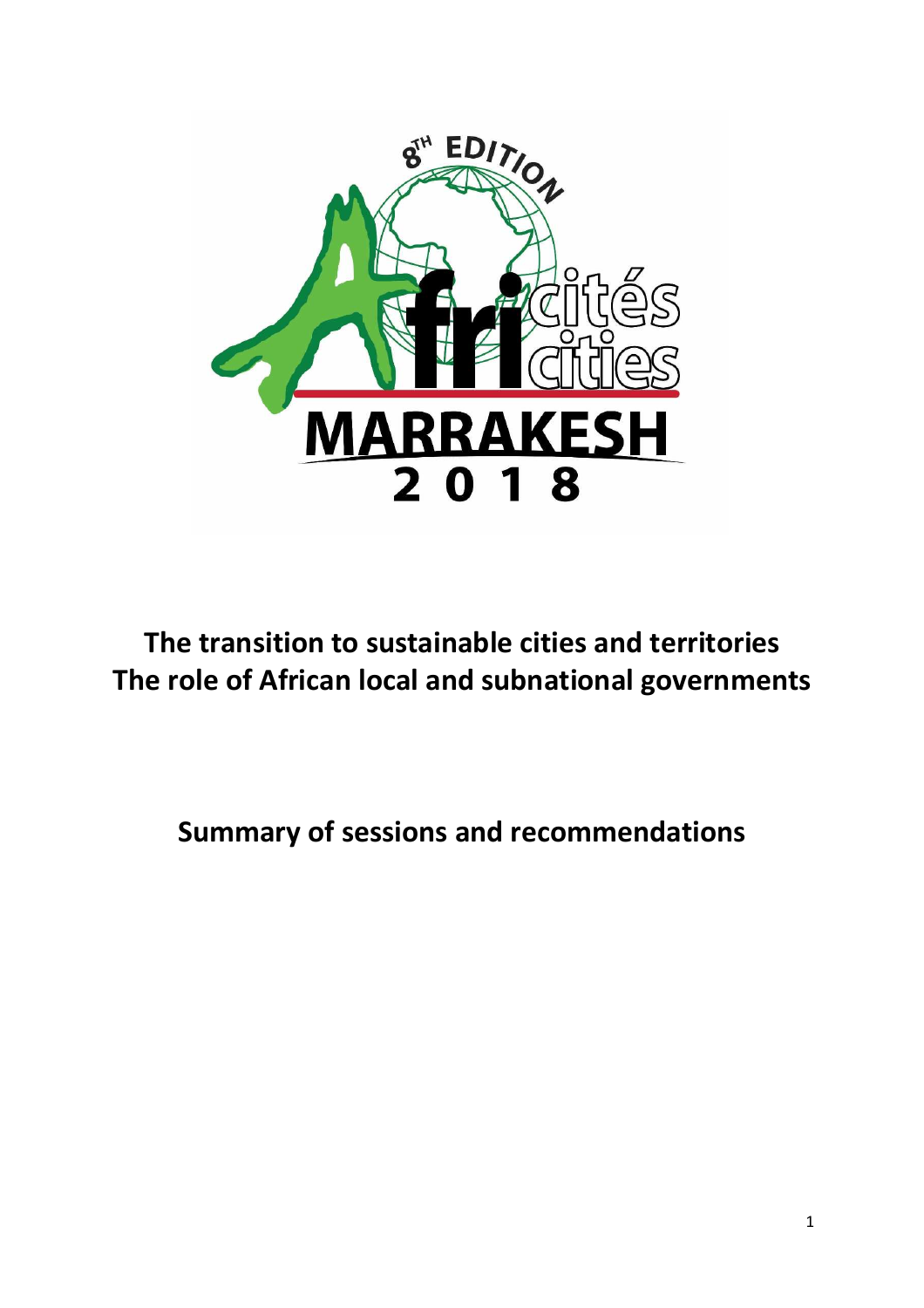The general theme for the Summit is "*The transition to sustainable cities and territories, the role of African local and regional authorities*". This theme reconciles the need to provide concrete responses to the demands of the populations for the improvement of their conditions and living environment, with the need to adapt to an environment marked by climate change and the growing divorce between expansive growth models and the impossibility of continuing to borrow from natural resources at the rate that such models do impose, under threat of jeopardizing the lives of future generations. Africa will become the world's largest home to humans in just less than two generations. The continent can and must take the path of sustainable development now, especially in its cities and territories, because it is the region of the world that is the least entrenched in the globalized economy, and therefore most likely to branch off to a more sober economy in terms of borrowing and discharges into the natural environment, an economy that is fairer and more socially inclusive.

The African Union's Agenda 2063, which develops a vision of Africa, suggests that the transition to sustainable cities and territories is not an option but a compelling obligation, if Africa wants to be able to effectively achieve the universal Sustainable Development Goals of the United Nations and the structural transformation of its economy and societies. It is in this way that cities and territories will contribute to integration, unity and peace within the African continent.

By bringing together 3, 000 representatives from cities and territories out of a total of 16,500 local and subnational governments in Africa, the Africities Summit 2018 in Marrakesh asserts itself as the most important democratic gathering in Africa.

The general theme of the Summit was addressed through 161 sessions and events distributed in political sessions ; thematic sessions on transition ; sessions on local strategies and policies ; sessions on actors and local coalitions ; open sessions proposed by local governments, institutions, associations, economic actors ; and special events. Each session has contributed to a more in-depth treatment of the overall theme and offered recommendations.

The summary of the sessions and recommendations is organized through eleven themes:

- **1. the demographic transition ;**
- **2. women's rights ;**
- **3. youth ;**
- **4. migration ;**
- **5. the ecological and climate transition ;**
- **6. the political and democratic transition ;**
- **7. the economic and social transition ;**
- **8. the cultural and communicational transition ;**
- **9. the strategies and local policies ;**
- **10. the actors and local coalitions ;**
- **11. innovative practices.**

All session reports and recommendations are posted on the Africities 8 website as they are transmitted by the operators.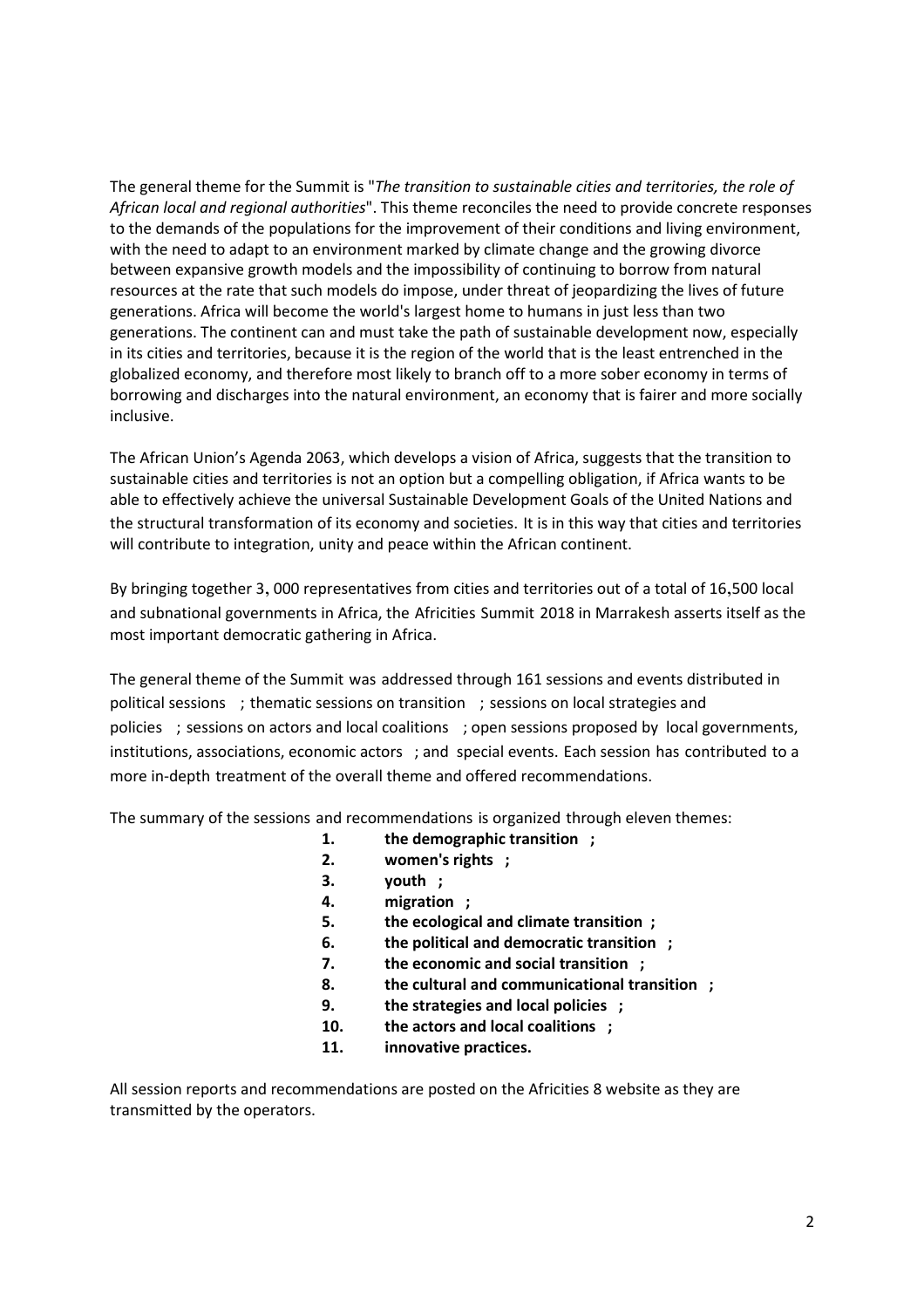## **1. Demographic transition**

In the transition to sustainable cities and territories, the issue of demographic transition is one of the major challenges. It translates into Africa's increasing share of the world's population, the rapid urbanization of the continent, through generational changes and through a decisive shift in the place of women in the political and social arena. These are at the same time undeniable facts and fundamental changes within Africa and within the world.

Africa had 1.2 billion inhabitants in 2015 (16 per cent of the world population) and 640 million inhabitants in 1990. Mainly rural until today, its population will become predominantly urban 30 years from now. The continent now has 80 cities of more than 1 million inhabitants, compared with only two in the early 1960s, and five cities exceed 8 millions. Urbanization is not limited to large cities, as 70% of Africa's urban population lives in intermediate cities and small towns. The first challenge of the demographic transition for cities and territories in transition is therefore that of hosting, within the next twenty or thirty years, 300 million new urban inhabitants. It will be necessary to build as much infrastructure as has been built until today. But Africa's urbanization is also a paradigm shift that offers to cities and territories unprecedented opportunities to harness the potential of the urban economies allowing for economies of scale and the pooling of services.

The Africities 2018 sessions have made it possible to take stock of this demographic fact and of its effects that engage the continent in an urban, societal, economic and political transition, and to discuss the issues that arise for local authorities. **African local governments will have to operate large cities and even cities having more than one million inhabitants**. The need to organize these cities is a condition for their proper functioning. Many community leaders will have to change the way they administer and relate to their constituents. They must prepare themselves and adapt their practice, which very often already integrates the urban reality. The urbanization of Africa is already at work. Learning from this urban management is an effective preparation for the changes envisioned.

For the cities and territories in transition, the first challenges are those of **the reform of urban and territorial planning as a response to urbanization,** a task of primary importance and a very urgent one, as well as the challenges related to **upheavals that will result from the demographic transition**, with the impossibility today of considering cities and rural spaces as two distinct territories, hence the need to invent a common land management.

For cities and territories where the substandard housing accentuates the exclusions and the segregations, the **emergence of organizations of city-dwellers in general and of urban poor in particular is also the occasion to adopt new technical approaches**, since these organizations are able to collect data that usually are absent in urban studies, **and especially political approaches** with the **development of planning based on the confrontation of the stakeholders in the definition of the city to be produced.**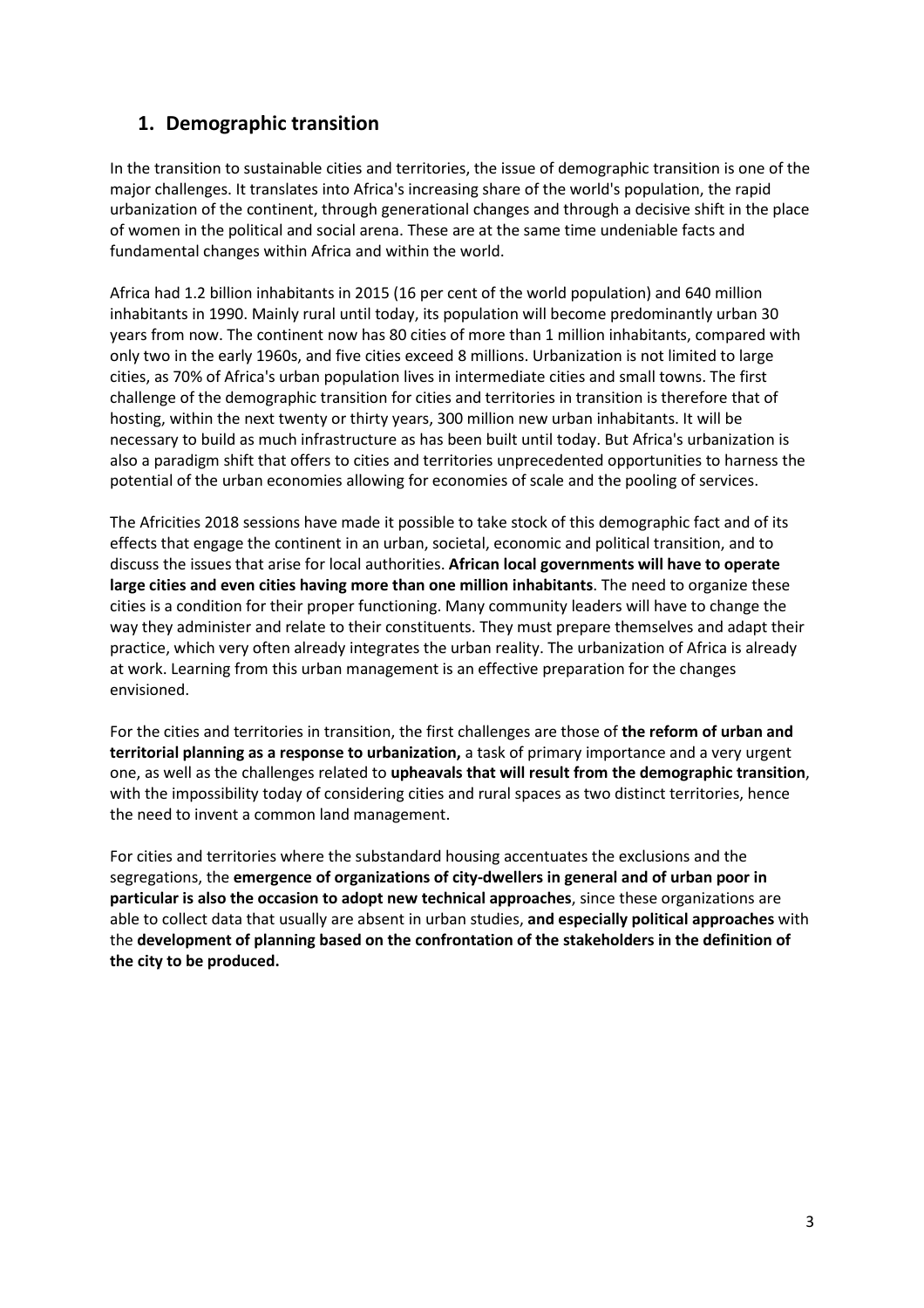#### *To mayors and territorial elected officials:*

- Accept the change in the scale of their role, that of administering large or even very large cities while until that time their cities were relatively small. They will also have to represent many more people and to preserve the direct contact between the municipalities and the city dwellers and the local democracy.
- To insure the functioning of their city by relying on an organization of their territory describing the prospects of development and equipment of the parts of this territory, after having discussed it with the populations.
- To develop new tools to be used in urban management, that are likely to be shaped by the municipal services.
- Take a position on the integration of informal land use areas to be developed or redeveloped.
- - To empower people to manage their neighborhoods according to the principles of sustainable cities and enter into public agreements with communities in the greater democratic transparency.

#### *To Ministers:*

- Ensure that the rural exodus is limited, that the countryside is valued and that the birth rate is regulated in order to maintain a certain intergenerational balance,
- To make a political as well as a legislative position concerning the incorporation of customary or popular land practices into the common law area of the city.

## *To Partners and International Institutions:*

- To financially support African local authorities in the urban transition generated by the demographic transition,
- Carefully monitor the experiments, support the municipal services, ensure the financing of the communal facilities considered as priorities,
- Establish broad inter-municipal cooperation throughout the world and first of all inter-African municipal cooperation.
- Play the game of local subnational governments in their experimentation work.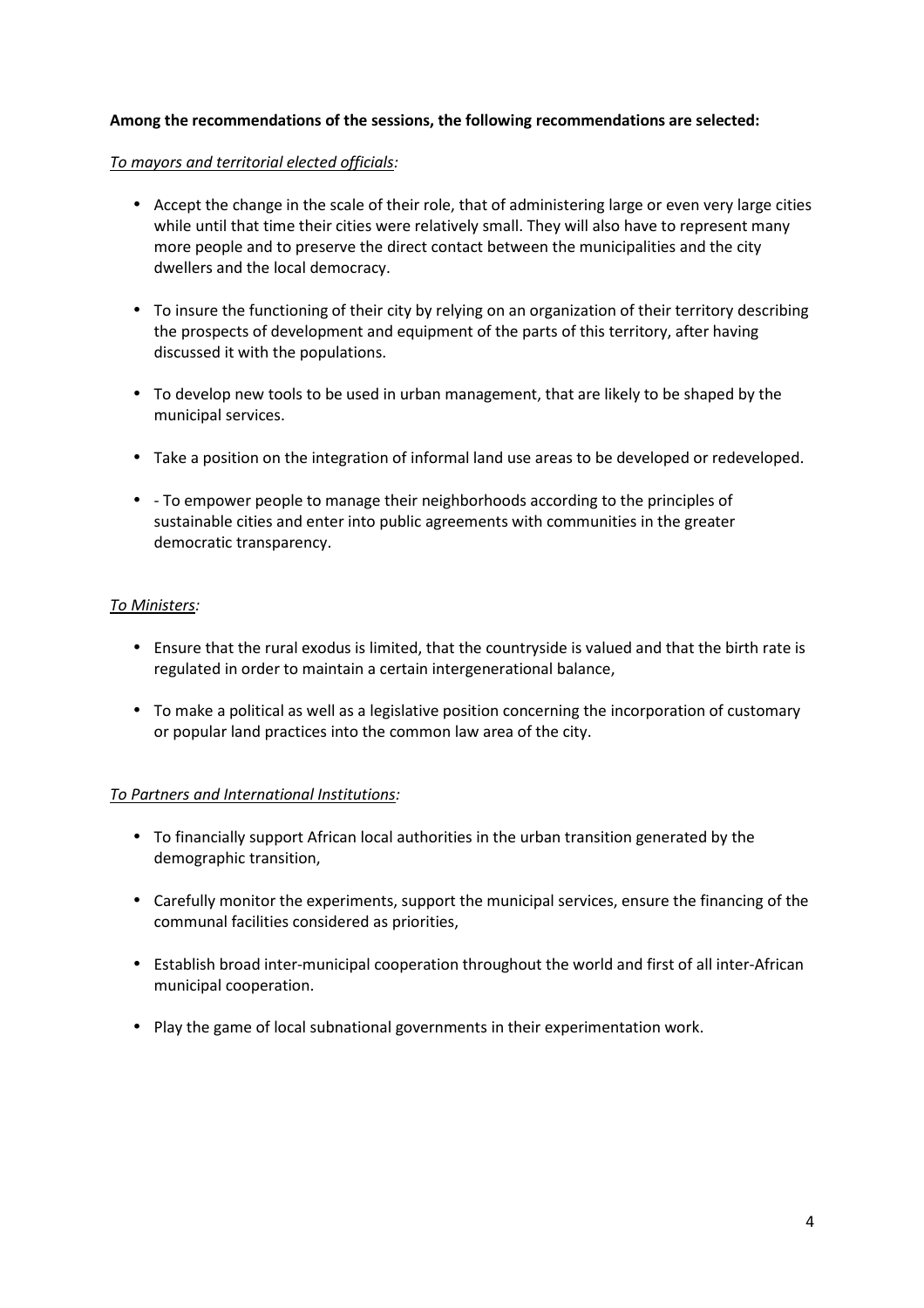# **2. Women's rights**

The emergence of women into the African political scene is causing a major upheaval in the debate on the development of the continent. It is a central issue for the transition to sustainable cities and territories. The involvement of women is crucial for the implementation of public policies and strategies at the territorial, national, regional, continental and global levels.

Since the Africities 5 summit held in Marrakech in December 2009, great progress has been made in the inclusion of women in African local governments. In March 2011, the Network of Local Women Elected in Africa (REFELA) was created, which now stands as the legitimate voice of territorially elected women of the African continent and which translates the action of the continental network in each country. The Network has renewed its governing bodies on the occasion of the Africities 8 summit. This recognition is the result of years of struggle, of mobilization and of demands made by women's associations, including within the local and subnational governments movement.

These issues of women's rights and of their place in the political and social field have been present through the entire Africities 8 summit and in all the themes of the transition to sustainable cities and territories. These issues were discussed in sessions on the demographic transition in Africa and its implications for urban planning, cultural and communication transition, women's leadership at the grassroots level, migration, ecological transition, access to basic services, political and democratic transition, inclusive cities, human capital, and other issues.

For cities and territories in transition, the first issue is **equal rights and an inclusive city** that ensures that no one, especially women and girls, is left behind. This issue is particularly evident in the question of **safe and secure living spaces in the public space and the fight against violence against women and girls**. It is also about the **reception of refugee women in African cities**, while Africa shelters more refugees than any other region of the world. **Women's economic empowerment, better recognition of their work and creativity** are also challenges for sustainable and inclusive development.

To answer these questions, the REFELA network initiated three continental campaigns at the Africities 8 summit: a **campaign for "zero-tolerance cities for violence against women", a campaign for "African Cities for Economic Empowerment of Women" and a campaign for "African Cities without Street Children", whose official launch was presided over by Her Royal Highness Princess Lalla Meryem.**

For cities and territories in transition, the issue is also the role of women in the governance of local communities, with the demand that they be **better represented in the central government structures and those of local governments.** There is also the need **to articulate representative democracy and innovative participatory democracy, so that women and their organizations participate in the definition and implementation of all local development policies.**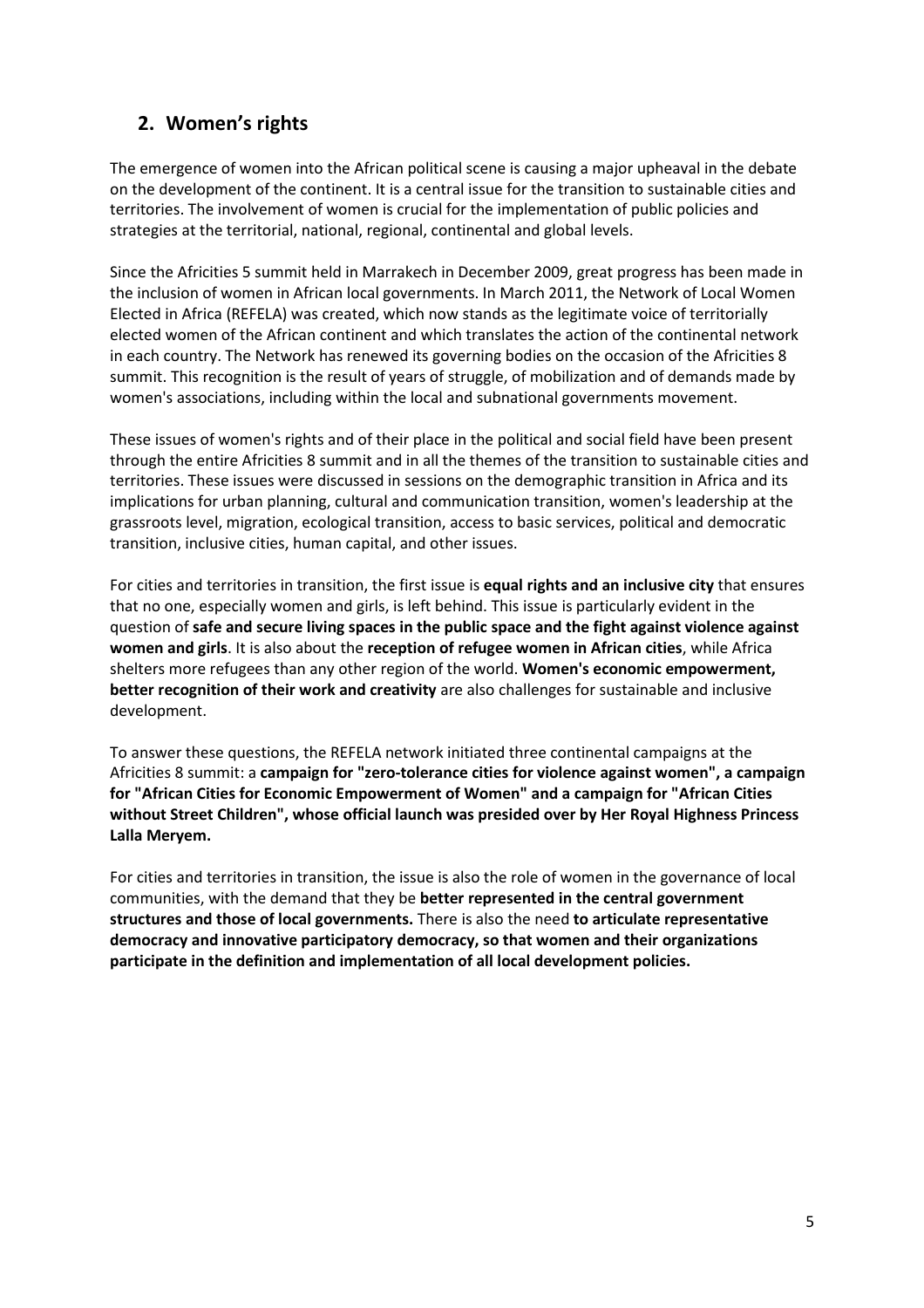#### *To mayors and territorial elected officials:*

- Collect localized data so as to know the needs of women and girls for inclusion in planning and decision making in cities and territorial management and development
- Creation of a global network of locally elected women for enhanced co-operation among African countries, and among women to enable them to be strong in order to ensure transformation at the local level
- Design and implement an African cities and territories green campaign on sustainable solutions so as to guarantee a sustainable future for women and girls
- To ensure equality at all levels of local governance in conformity to the commitments made by signatory countries on the Elimination of all Forms of Discrimination Against Women (CEDAW) and the Beijing Platform of Action
- Guarantee gender integration in city planning and budgeting processes so as to identify existing gender inequalities in cities and territories

#### *To Ministers:*

- Facilitate capacity development of human resource in cities and territories for effective service delivery to all citizens including women and girls
- Promote good governance in order to have direct universal suffrage of locally elected officials including women
- Establish legal frameworks that promote gender sensitive and participatory local governance through gender mainstreaming in local planning and budgeting processes
- Have participatory monitoring tools to measure how gender perspective is integrated in city and territorial development programmes

#### *To Partners and International Institutions:*

- To mobilise technical and financial resources for gender mainstreaming
- Facilitate the design and implementation of sustainable development programmes that promote locally women's participation in the attainment of Sustainable Development Goal 11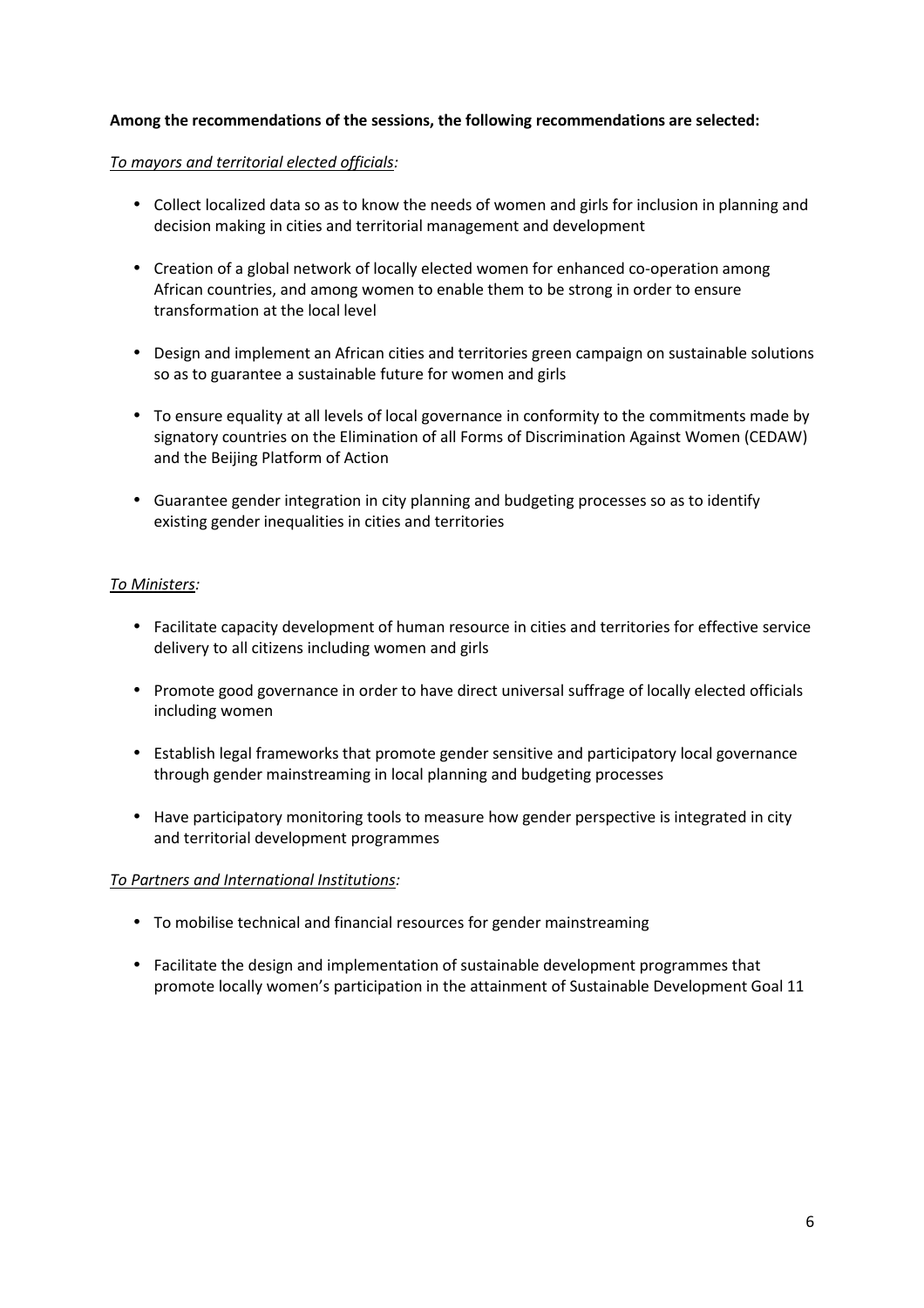## **3. Youth**

In the transition to sustainable cities and territories, the issue of youth, as one of the main components of the demographic transition, is a central issue. The African population is indeed the youngest in the world. In 2050, one-third of the world's youth will live in Africa, which will have 1 billion young people under 18 and 450 million people aged 15-24, compared with 230 million in 2015. This is a huge challenge for the continent, but also for local governments and the territories, a responsibility and an opportunity.

The first challenge, of course, is employment, with 10 to 12 million young people entering the labor market each year and 60 per cent of the continent's unemployed who are now young people. This youth population growth can be a strength, with a considerable increase in the productive population. But it is also a major risk if communities and territories are not able to offer a decent job to young people. The "Decade of Youth" proclaimed by the African Union in 2009, expires in 2018 without significant progress being observed on this front of employment. It is not surprising that many young people lose hope for their future and seek better living conditions through migration, in and out of the continent, sometimes risking their lives.

The Africities 2018 sessions recalled that micro- and small enterprises, and the informal economy in general, play a central role in these job creations and in the employability of young people. However, they face multiple constraints, including the lack of resources and the difficulty in accessing funding. However, through youth, Africa is making rapid progress in the field of new technologies and is becoming a land of innovation in the field of applications of mobile technologies. **The adoption by communities and territories of a transition path towards more sustainable development offers prospects for the development of these new technologies, which can represent an important source of new jobs for young Africans.**

Capitalizing on the demographic dividend naturally requires investing heavily in youth, education and vocational training to ensure universal and inclusive access to quality education for all children, especially girls. **The issues of gender equality and of girls' rights, and of safe and secure living spaces for young people and girls, are challenges for African communities and territories in transition and for youth themselves.**

For cities and territories, the challenges and opportunities for youth growth are also cultural (with the emergence of an urban popular culture of which young people are the initiators and the bearers) and democratic. Youth growth requires indeed a new approach to the governance of territories that should give more space to young people and to their initiatives, while the presence of this segment of the population is now very weak in the local governance and administration structures. **The challenge is naturally to include young people in traditional structures of governance, but also to articulate representative democracy and innovative** participatory democracy, for example through youth councils, so that young people and their organizations have a voice on the issues of local development, education or employment. Young people must be recognized as key players in change and transition.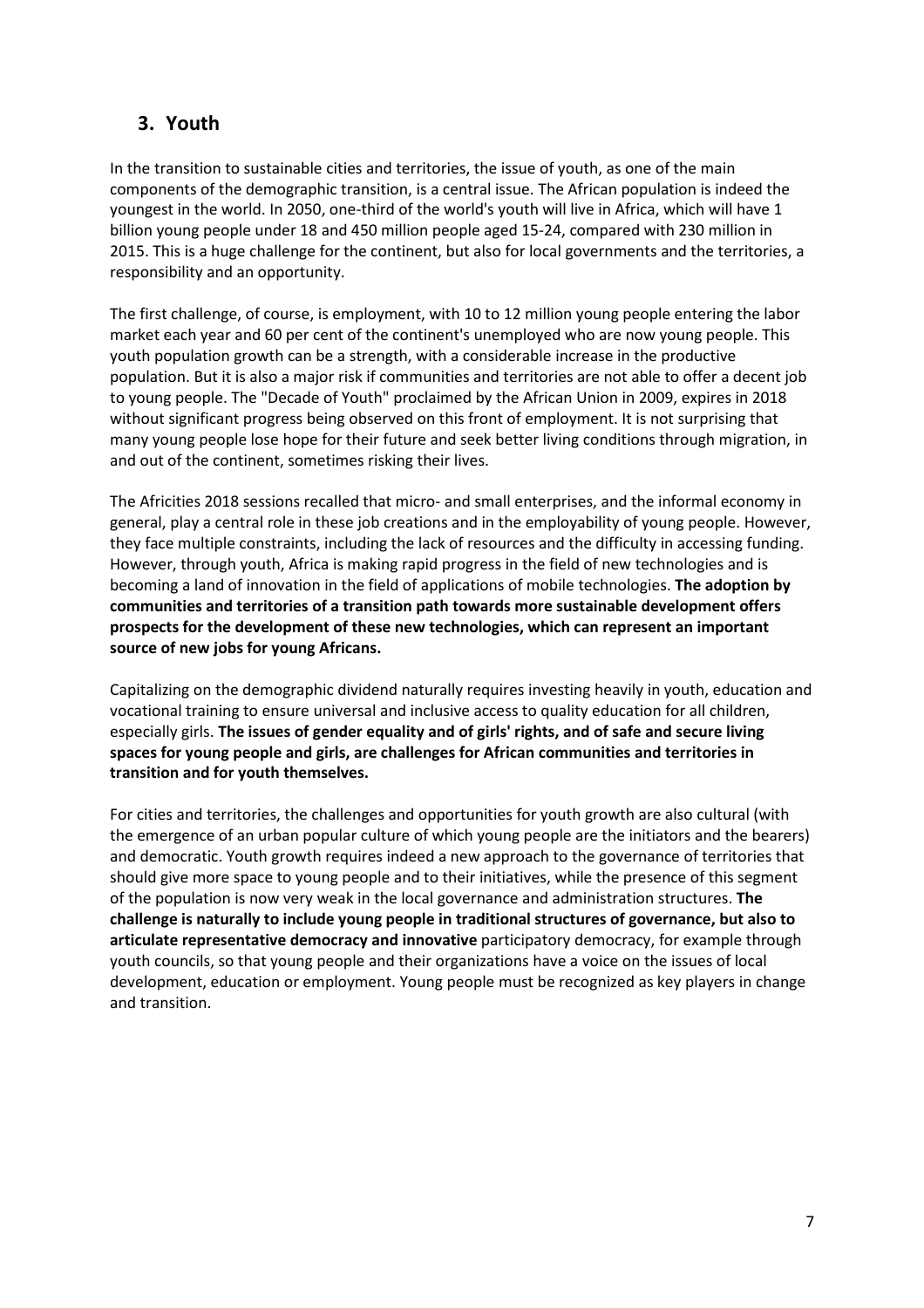## **Among the recommendations of the sessions, the following has been selected:**

[before recommendations of the Youth Forum]

## *To Mayors And Territorial Elected Officials:*

- Recognize youth as key actors of change and transition, and include them in decision-making processes.
- Bring institutional authorities closer to young people and their organizations, to ensure that young people, especially young women, participate in shaping cities, from design to implementation, monitoring, and evaluation.
- Encourage the establishment of Community Centers for young people and promote youth councils in all territories.
- Create a youth forum within UCLGA.

#### *To Ministers:*

- Invest in human capital through the setting up of skills training centers on the careers of the future for the benefit of young people.
- Promote employment opportunities by implementing innovation funds and support to entrepreneurship for young people.
- Create platforms and tools for young people to help them integrate within the labor market.

## *To Partners and International Institutions:*

• Finance, alongside national Governments, scientific and cultural exchanges between Africa and other continents, and facilitate the international mobility of young people.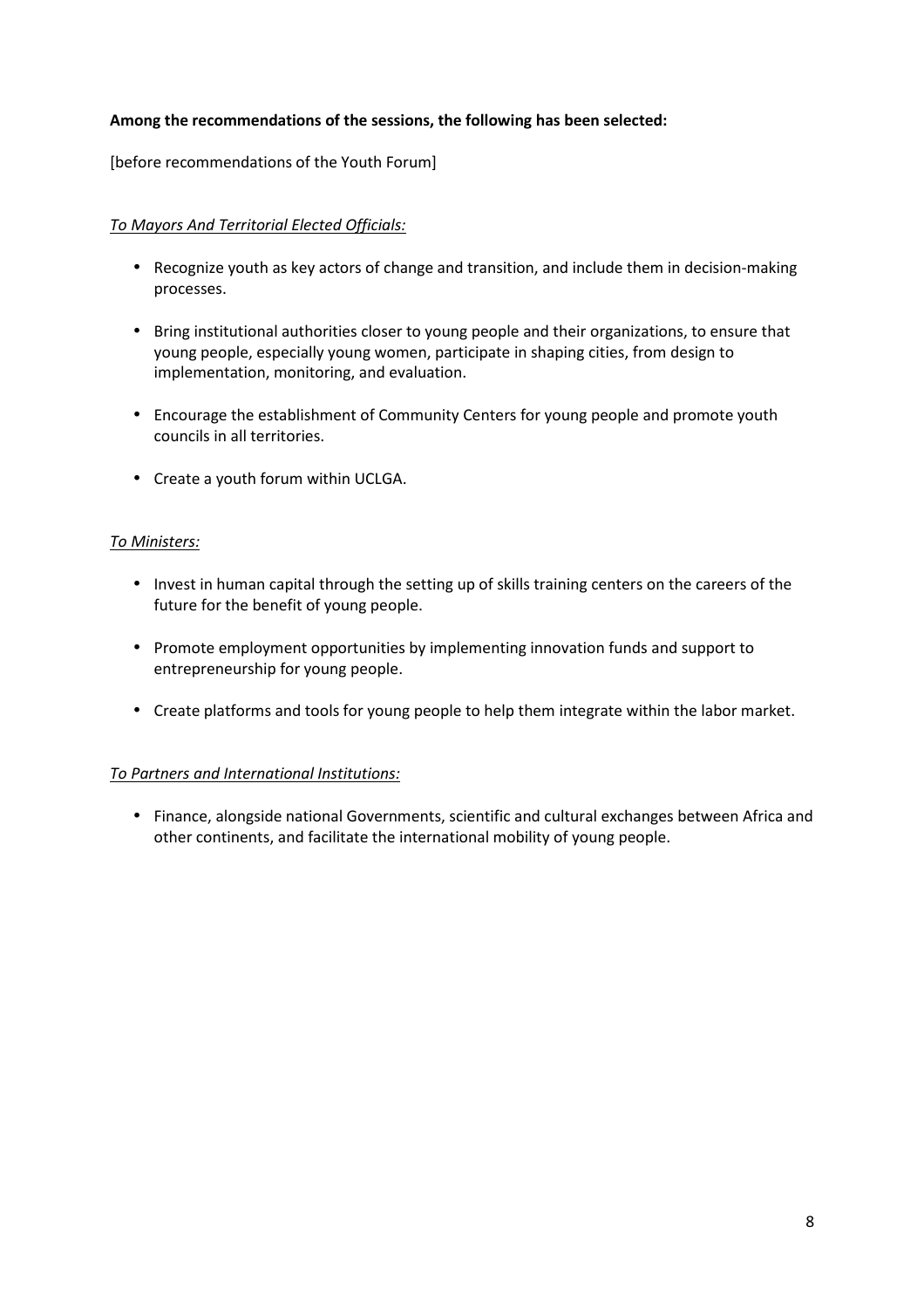## **4. Migration**

The question of migration dominates the international agenda today. It has become clearly a fundamental theme of inter-African relations, a determinant of the internal political balance of most countries and of the evolution of the population of the planet. But migration is not just a phenomenon that is part of the relations between national governments, and African local authorities are at the forefront of these disruptions of migration patterns. Growing inequalities, climate change, and armed conflicts or political crises are leading to more and more displacement of people from rural areas to urban areas, from poor regions to rich regions, from the interior of the continent to urban areas to coastal areas, feeding an uninterrupted flow of migration within countries, between African countries, or to other regions of the world.

Nearly one worker out of four is a migrant and lives in conditions of profound vulnerability: exclusion, discrimination, extreme exploitation, etc. Migrations connect demographic movements related to urbanization and globalization.

The issue of migration has been present in the Africities 8 debates on the transition to sustainable cities and territories around four strategic questions: what is the relationship between the displacement of populations (suffered or intended), development and distribution of wealth between countries and between territories? How to enforce and guarantee the fundamental rights of migrants, of migrant workers, and of their families? While inter-African migration has largely contributed to the prosperity of many African countries such as Côte d'Ivoire, Gabon or South Africa, how can we today deal with political excesses based on the exacerbation of identity, the rejection of "aliens", and xenophobia? How to make migration an asset for local and subnational governments? The Africities 8 summit also discussed the position of African local and subnational governments in the debates that will take place around the adoption of a Global Compact on Migration at the United Nations Conference on Migration to be held in December 2018 in Marrakech. The Charter on Migrants that mayors and leaders of local and regional governments in Africa adopted at the Africities Summit 7 held in Johannesburg in December 2015, will be updated and completed at the end of the Africities Summit 2018.

Cities and territories in transition need to address the three migrant populations: those who leave the territorial community, those who settle there temporarily, during their migratory journey, and those who settle there for good. Fundamental rights must be at the basis of all migration policies, ensuring the complementarity between the right of all to live and work in one's territory and the right to move and settle freely. The migratory issue is therefore primarily that of reception of migrants and of inclusive cities - including for the migrants, both male and female. It will be proposed to the assembly of mayors of Africities the establishment of an "African Network of Local Authorities, signatories of the Charter on Migrants, open to the reception of migrants."

For the cities and territories in transition, the migration issue also includes **the necessary mobilization of migrants and** of **the African Diaspora for the sustainable development of local and subnational governments.** With a Diaspora of nearly 350 million members worldwide, this potential is huge. It naturally concerns remittances, which now exceed the amount of official development assistance (ODA) and productive investment, but also the potential for innovation, transfer of skills and technology for a successful transition.

Finally, because they are directly confronted with issues of migration, **cities and territories in transition and their elected officials are expected to play a role in international negotiations between African States and the international community on migration.**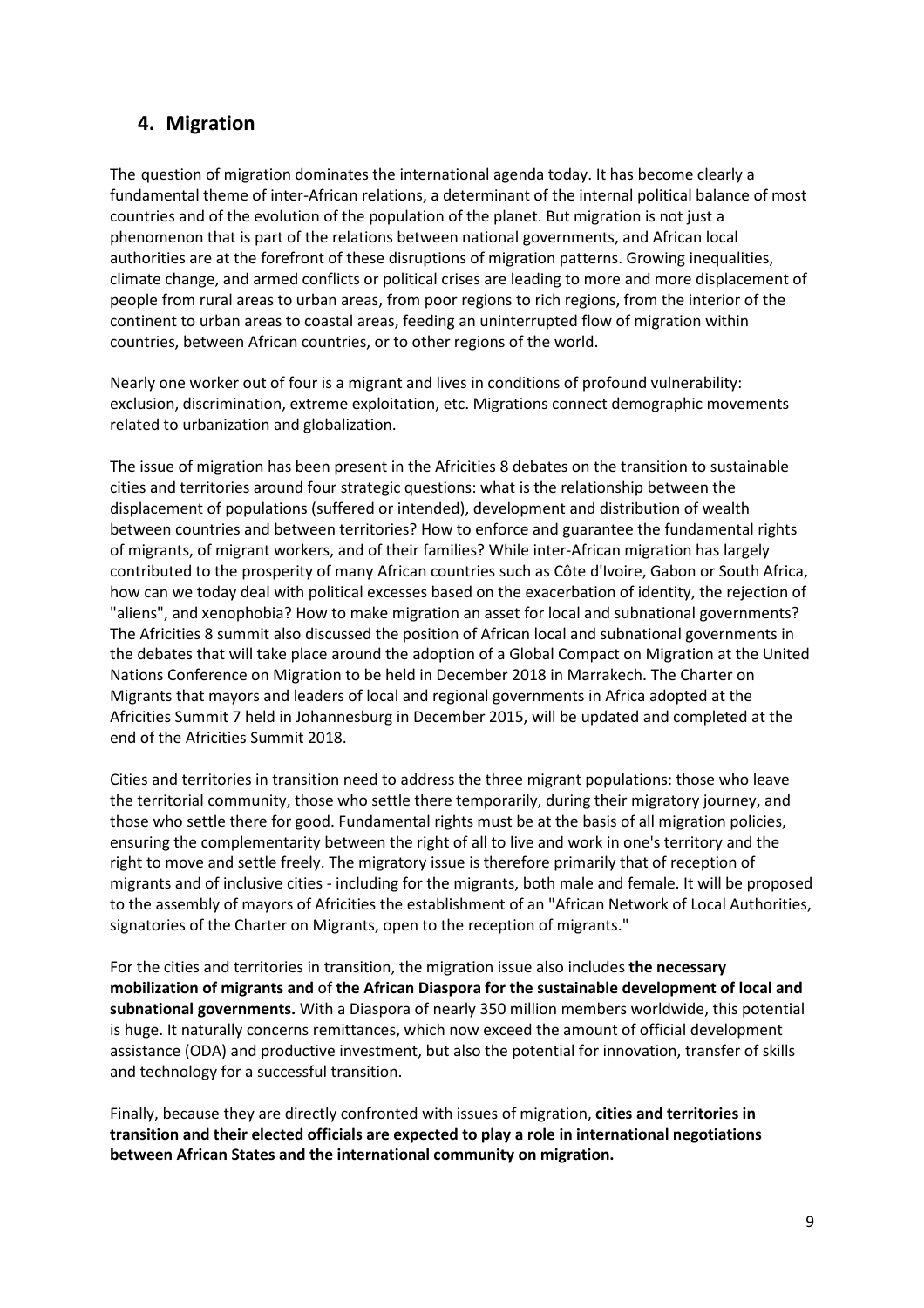## **Among the recommendations of the sessions, the following has been selected:**

### *To Mayors and Territorial Elected Officials*

- Condemn discrimination and the use of dehumanizing language in relation to migrants and refugees.
- Identify city and municipal engagement in the context of comprehensive refugee and migrant responses by expanding access to work permits, housing, healthcare, and financial services for them within their jurisdiction.
- Promote cultural diversity during the African Day on 25 May and the International Migrants Day on 18 December.
- Exchange views with the other mayors of the continent and abroad on best practices on migration.
- Adopt the African Local Governments' Charter on Migrants adopted in Johannesburg.
- Include the Diaspora in the definition and implementation of local policies and strategies.

#### *To Ministers:*

- Recognize the important role of local authorities and city networks have in protecting and assisting refugees and other displaced populations in urban areas.
- Collaborate with city leaders in developing and implementing refugee and migration-related policy.
- Allocate refugee and migration related resources and powers at local level.
- Promote the freedom of movement.
- Support the proposal discussed in the Africa Union on free movement.

#### *To Partners and International Institutions*

- -Support and funding for migration programs within local governments.
- Recognize the role of Local authorities on implementing.

#### *To UCLG Africa:*

- Support local government in the implementation of the Local Government Charter on migration.
- Help local government to develop local policies related to migration.
- Engage the advocacy campaign on "*No visa for (in) Africa*".

#### *To all*

• Involve migrants, Diaspora and their organizations in all spaces of discussion, exchange and action of local authorities on migration and development issues.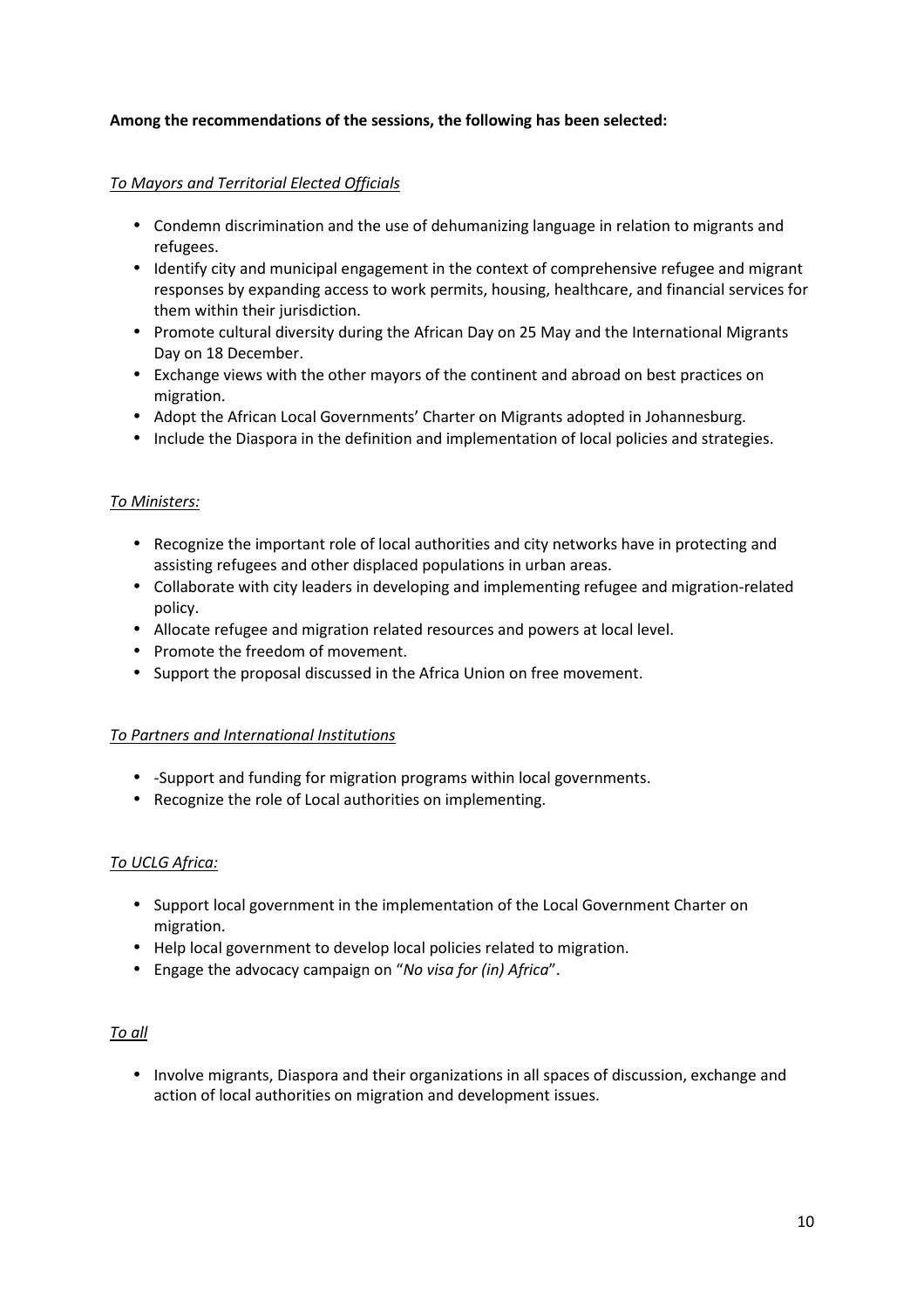# **5. Ecological transition and climate change**

The ecological transition has imposed in the debate in the debate on the transition to sustainable cities and territories with the realization that, for the first time in the history of Humanity, the organization of the system of production and dominant consumption has come into conflict with the global ecosystem. This awareness has the effect of calling into question more and more certainties about growth, productivism, extractivism, and the dominant development model.

The debate on ecological transition and climate change has recently intensified. It focuses as much on the need for industrialization as on the nature and forms of this industrialization. This debate will have profound consequences on public policies as well as on the behavior of citizens with regard to modes of production and consumption. The choices that will be made in this area will have a major impact on the organization and functioning of cities and territories, including Africa.

UCLGA, in collaboration with the International Council for Local Environmental Initiatives (ICLEI), has been at the forefront of working with African local governments to realize the global commitment to limit the rise in global warming to a maximum 1.5 degrees Celsius by 2100. At COP22, held in Marrakech in 2016, UCLGA urged leaders of African cities to join the *Covenant of Mayors for Climate and Energy*, where they are committed to adopting "climate plans" for their territories.

These issues occupied a place of choice in the Africities 2018 Summit. The discussions focused on the different strategies for promoting ecological transition and the fight against climate change, as well as its consequences and the different implications of ecological transition for cities and territories: sustainable food and agriculture, access to water and energy production, waste management, mobility and transport, natural resource management, health and population, climate finance, planning of cities and the use of soils, commercial systems and their more or less inclusive nature, the management of urban green spaces, and other issues.

Concerning these different subjects, the choices made by African cities and territories will be of crucial importance for the future of Africa and of the world.

**Cities and territories in transition have no choice but to take the path of ecological transition**. This trajectory is all the more necessary as Africa needs to learn from the experiences of industrialized and emerging countries in terms of unsustainable growth in ecological and social terms.

For cities and territories, the need to **incorporate their actions into ecological transition strategies implies a re-examination of the priorities of local development policies and their redefinition in the light of the principles and practices of climate change mitigation.**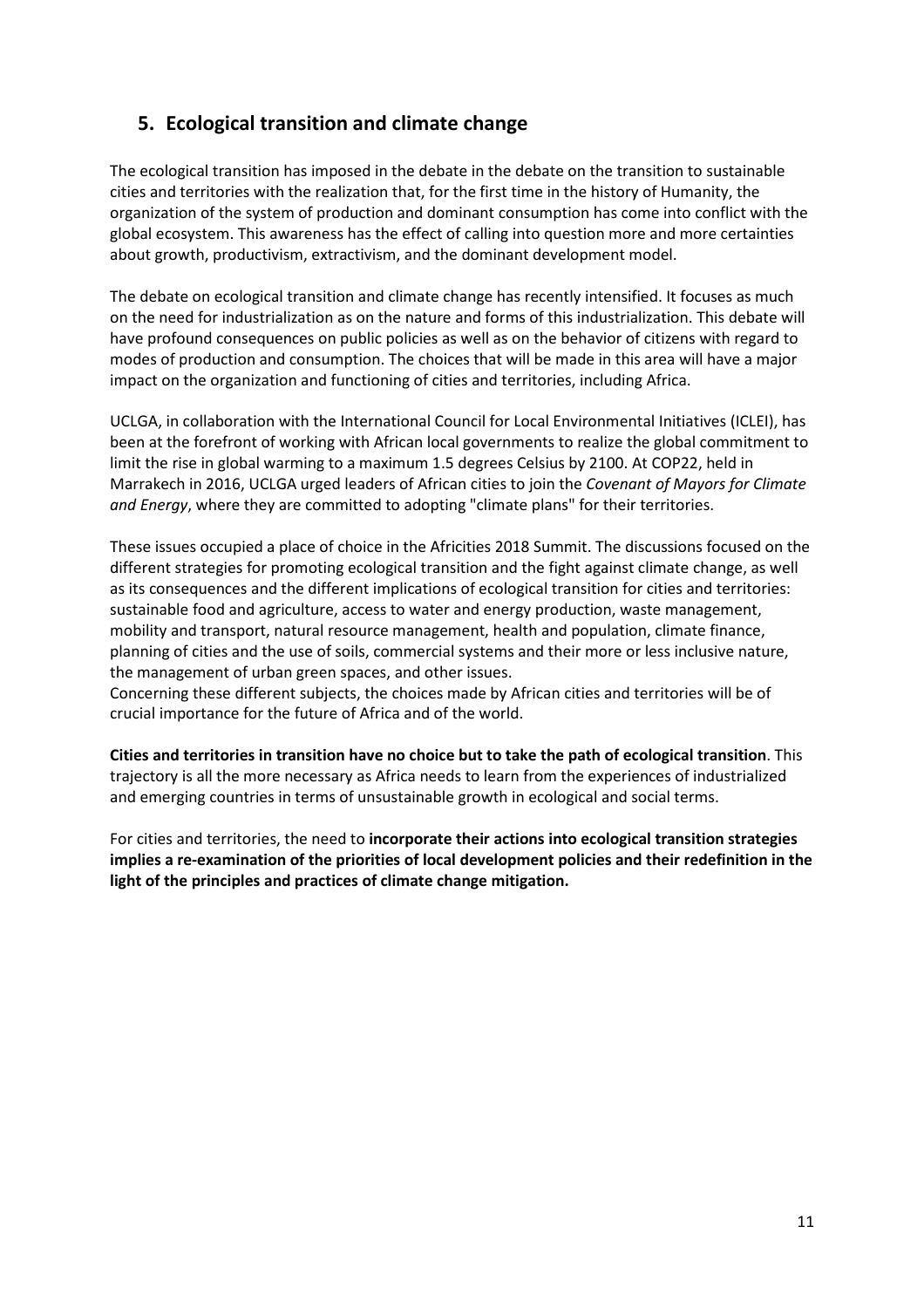## **Among the recommendations of the sessions, the following has been selected:**

## *To Mayors And Territorial Elected Officials:*

- Promoting efficient waste management (solid and liquid) and better environmental health for inhabitants through integration of natural environmental and climate issues into the planning of cities, towns and villages.
- Protecting the biodiversity surrounding cities in order to avoid damage and irreversible collapse of natural systems.
- Ensuring efficient, safe and sustainable transport less polluting in African territories:Building consensus among stakeholders on the needs of the transport sector to achieve the goals of Paris Climate Change Agreement
- Promoting environmental health in African metropolises through pollution control, developing pollution observation systems and applying a regulatory regime to manage pollution or air quality.
- Promote soil preservation, sustainable agriculture and food security
- Setting up early warning system to respond to climate change issues.
- Improving the dissemination of climate finance information available to non-state actors Improve the partnership framework between state actors and non-state actors (legal, financial, etc.) recommending urgent action by all

#### *To Ministers:*

- Promoting better access for local governments in Africa to renewable energy and climate issues through raising awareness, and giving the territories the pivotal role of strategic planning, implementation, monitoring thinking on climate issues, as a place for collective awareness, mobilization and creative action
- Adoption of Policy on Carbon Pricing and air pollution.
- Establishing financing mechanisms for the ecological transition in Africa.
- Preserving forest and biodiversity in the face of urban sprawl in Africa.
- Adopt national regulations on waste management.

#### *To Partners and International Institutions:*

- Promoting South / South cooperation in the management of ecological transition and climate change issues through exchanges of experts and good practices.
- Capacity building for city agents in the fields of transport, waste management, climate change.
- Improving the dissemination of climate finance information available to non-state actors Improve the partnership framework between state actors and non-state actors (legal, financial, etc.) recommending urgent action by all
- Mapping areas at risk of flooding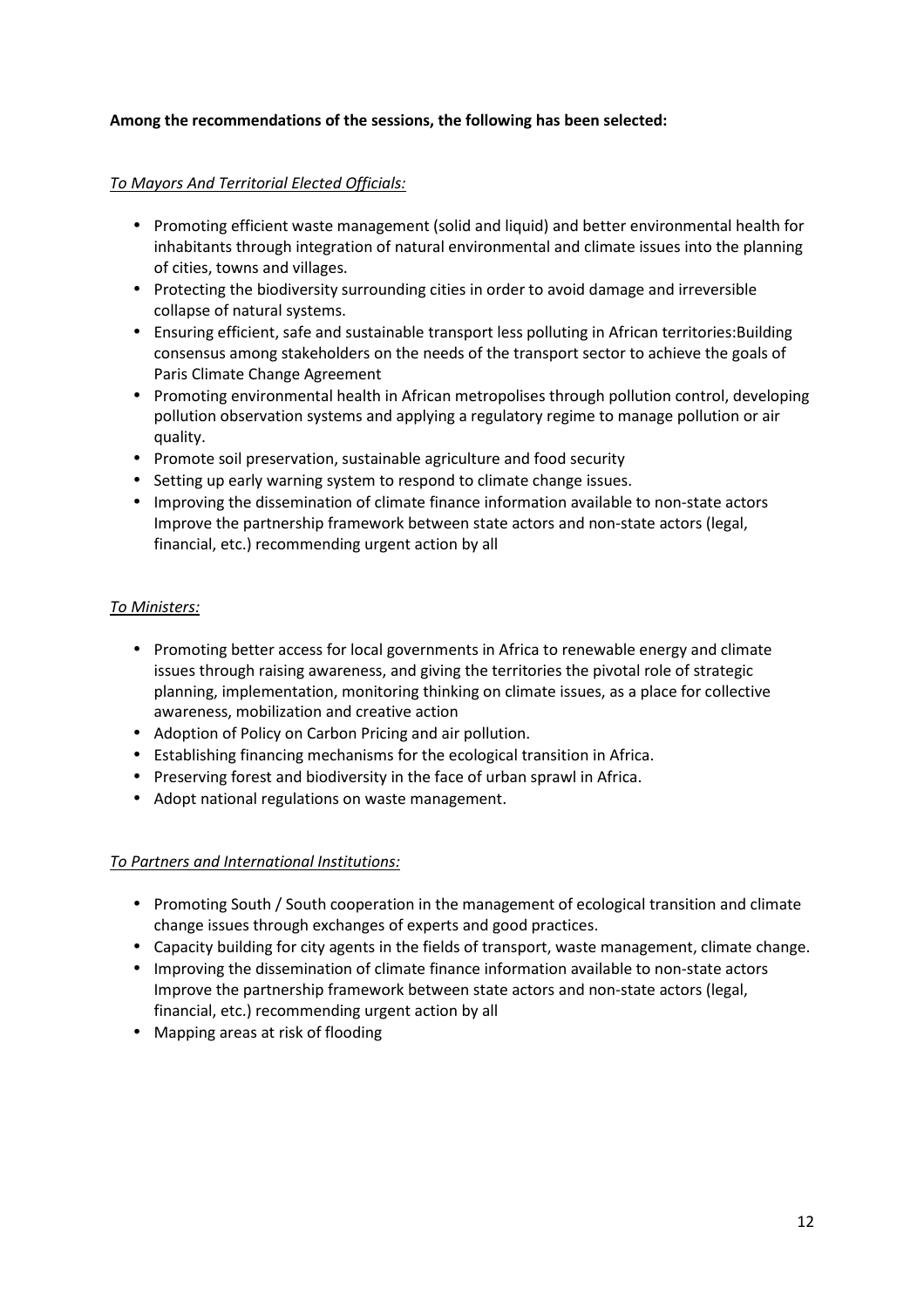## **6. Political and democratic transition**

In the transition to sustainable cities and territories, the democratic and political transition is at the crossroads of all transitions. It is part of a context of weakening central governments, increasing conflicts of cultural, political and military domination, and a form of exhaustion of representative democracy. Promoting political unity and sovereignty in the context of the construction of the nation-state, while respecting the diversity of local contexts, also questions the forms and levels of regulation and representation. Demands are being expressed in an increasingly pressing manner for the establishment of political systems that guarantee individual and collective freedoms and respect for fundamental rights, while respecting the diversity of societies. On the other hand, the hope that local and regional governments will contribute to the renewal of African political elites does not come true.

For local and regional authorities in Africa, the democratic challenge is considerable: elected officials and local representation systems are not immune from the mistrust and rejection that is spreading towards politicians. This mistrust is based on the rejection of corruption and on the inadequacy of representativiteness to finally challenge the system of representative democracy as a whole.

The Africities 2018 sessions have therefore analyzed the causes of this democratic crisis and representativeness. They have been interested in the many innovative experiences that try to respond to the crisis by paying greater attention to the expectations, needs and equal rights of the population and through greater participation of citizens, young people and women in decisionmaking and in the implementation of local policies.

For the cities and territories in transition, the first challenge of the political and democratic transition is therefore that of the **mobilization and engagement of citizens in local life, through a new articulation between representative democracy and innovative participatory democracy**. The aim here is to promote dialogue and the involvement of citizens and local actors (residents' organizations, civil society, professional organizations, the media, traditional authorities, etc.) in the management of public affairs, but also to set up mechanisms for monitoring and controlling the actions of elected officials and of the administration. The example of the participatory budget, adopted by many African communities, is a promising innovation in this field.

For cities and territories, the challenges related to political and democratic transitions are also those of **the place of young people and women in local governance and the nexus between renewal of institutions and renewal of elites.**

For cities and territories, the political and democratic transition also implies promoting **systems that condemn corruption in all its forms and restore ethics and individual and collective effort** as a means of access to social respectability. Finally, it is a matter of institutional strengthening, human resources and efficiency, with local governance that must be based on a responsible, committed, competent, ethical, professional and professional public administration.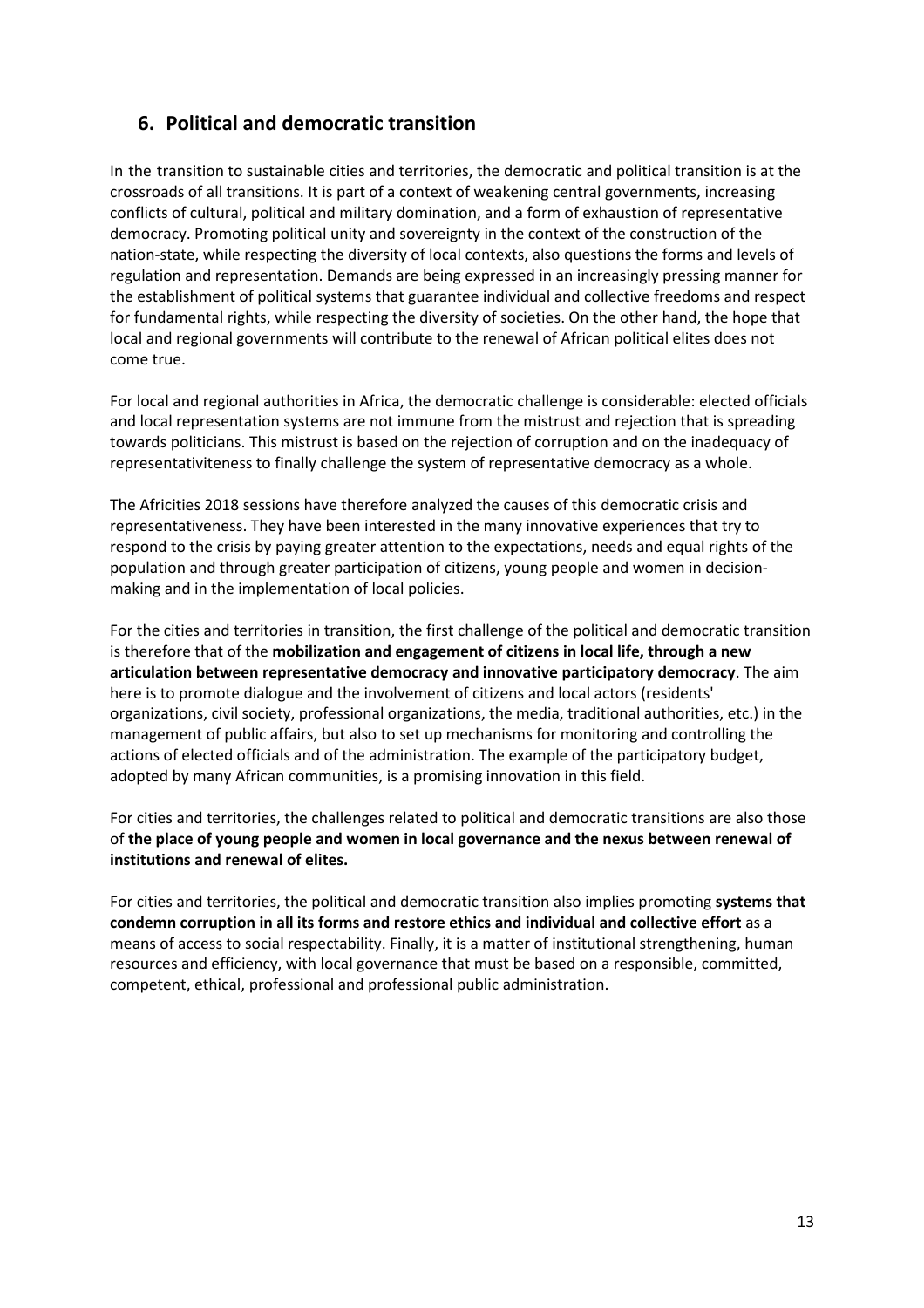### **Among the recommendations of the sessions, the following have been selected:**

#### *To Mayors and elected territorial officials:*

- To involve citizens and all stakeholders in decisions, to build public policies based on their concerns and expectations, and to recognize citizens' expertise to lead more effective policies.
- To work through listening, dialogue and co-construction, to build trust with citizens and local actors.
- To be transparent and focus on communicating policies and accepting the principle of accountability.
- To build innovative and inclusive participatory democratic processes for women, youth, poor people, and people with disabilities.
- Putting in place participatory budgeting.

#### *To Ministers:*

- To move from administrative decentralization to political and financial decentralization.
- Take into account the link intimate between security and development, for example with the cross-border planning schemes integrated in connection with local authorities, and technical and financial partners.
- To strengthen the principle of subsidiarity in the various national laws.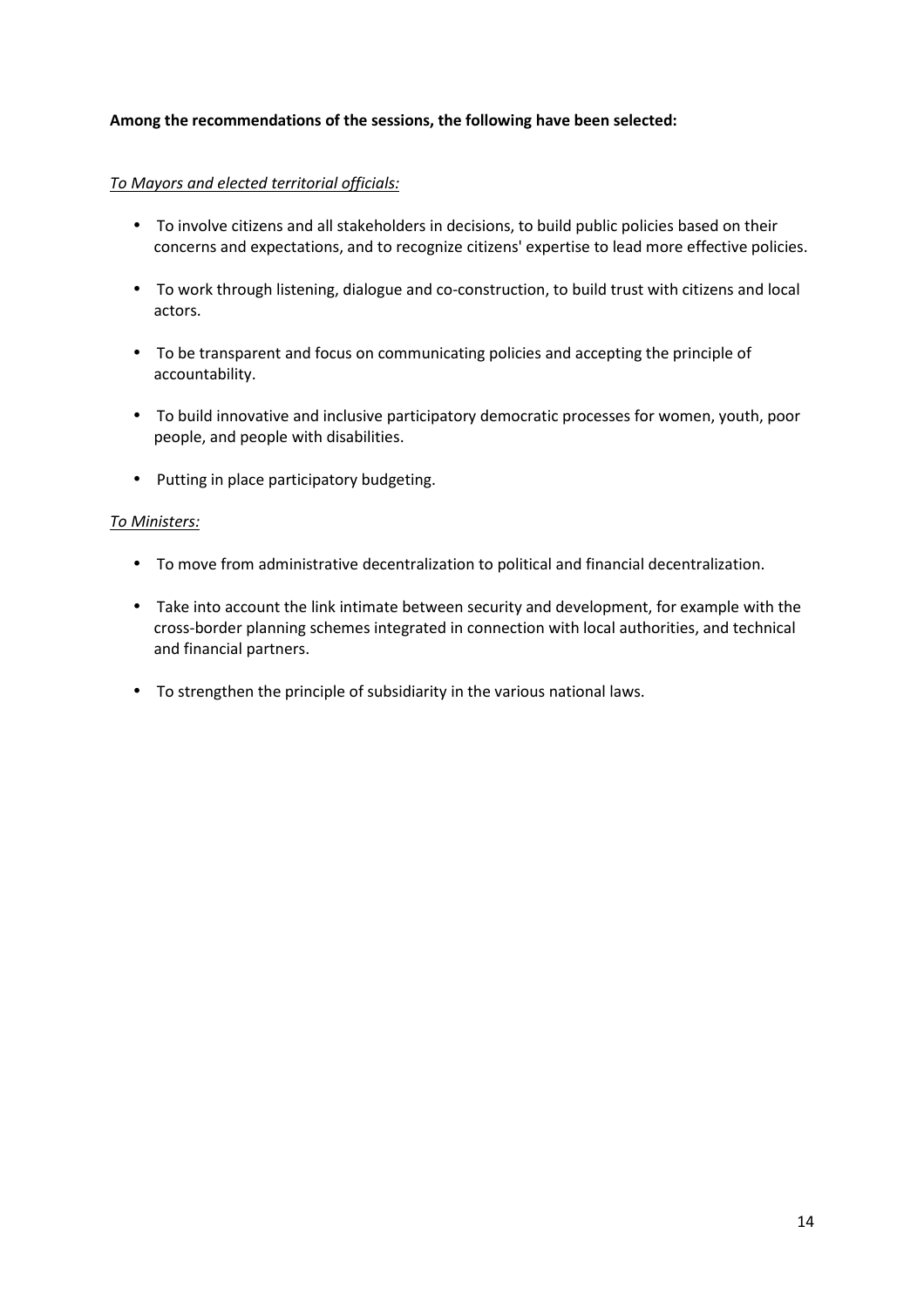## **7. Economic and social transition**

In the transition to sustainable cities and territories, the issue of economic and social transition is also paramount. In a world where the dominant regulation remains that of the financial markets, the consequences of the crisis of 2008 raise the question of the possible exhaustion of the dominant economic model. Social inequalities, which overdetermine the issues of poverty, precariousness, discrimination and underlie urban segregation, are exploding in every society and around the world. The sequence of falling prices of raw materials, which puts some African economies in hardship, recalls that these economies often remain rentier-based (profit-based) and not diversified. At the same time, African entrepreneurs are showing great dynamism and the rise of the digital and biotechnology economy is disrupting the productive systems and the distribution of goods and services.

The very rapid urban transition in Africa is the first challenge of this economic and social transition. Africa is the least urbanized continent but also the one that is urbanizing the fastest. This is a challenge and a decisive opportunity as empirical studies show that urban expansion has the potential to promote growth and reduce poverty. At the same time, rising social demands for access to jobs and incomes are leading communities to look at how to promote and strengthen the economic fabric of their territory, labor markets, and job opportunities for young people. In this transition from rural economic structures to urban economies, local and regional authorities in Africa are destined to become key players in the economic and social transition.

The 2018 Africities sessions questioned, through the sharing of experiences and knowledge, how African local and subnational governments can engage in the ongoing transitions to create investment opportunities, productive and productive jobs, as well as sustainable and inclusive development. The participants in the sessions questioned the vulnerability of the natural, social and economic systems of their territory to climate change.

For cities and territories in transition, the **question of the financial resources needed to fulfill their responsibilities remains a concern with regard to the needs of local populations and with regard to the responsibilities of local governments in terms of local development**. This question comes in terms of the direct transfer of resources from the central government, of specific mechanisms and institutions for community financing, and of mobilization of local resources.

For cities and territories, the challenges of economic and social transition are also related to the financialization of the city and to the need to **regulate land and property markets for a better allocation of financial resources for sustainable development**, with taxation measures to increase the efficiency of urban production which is more intense, less expensive and more inclusive.

Lastly, the challenges of **training and support to local economic players from the financial, banking and institutional standpoints, the provision of basic services and infrastructures necessary for the competitiveness of economic activities, the development of the social and solidarity-based economy, and the promotion of an enabling institutional environment.**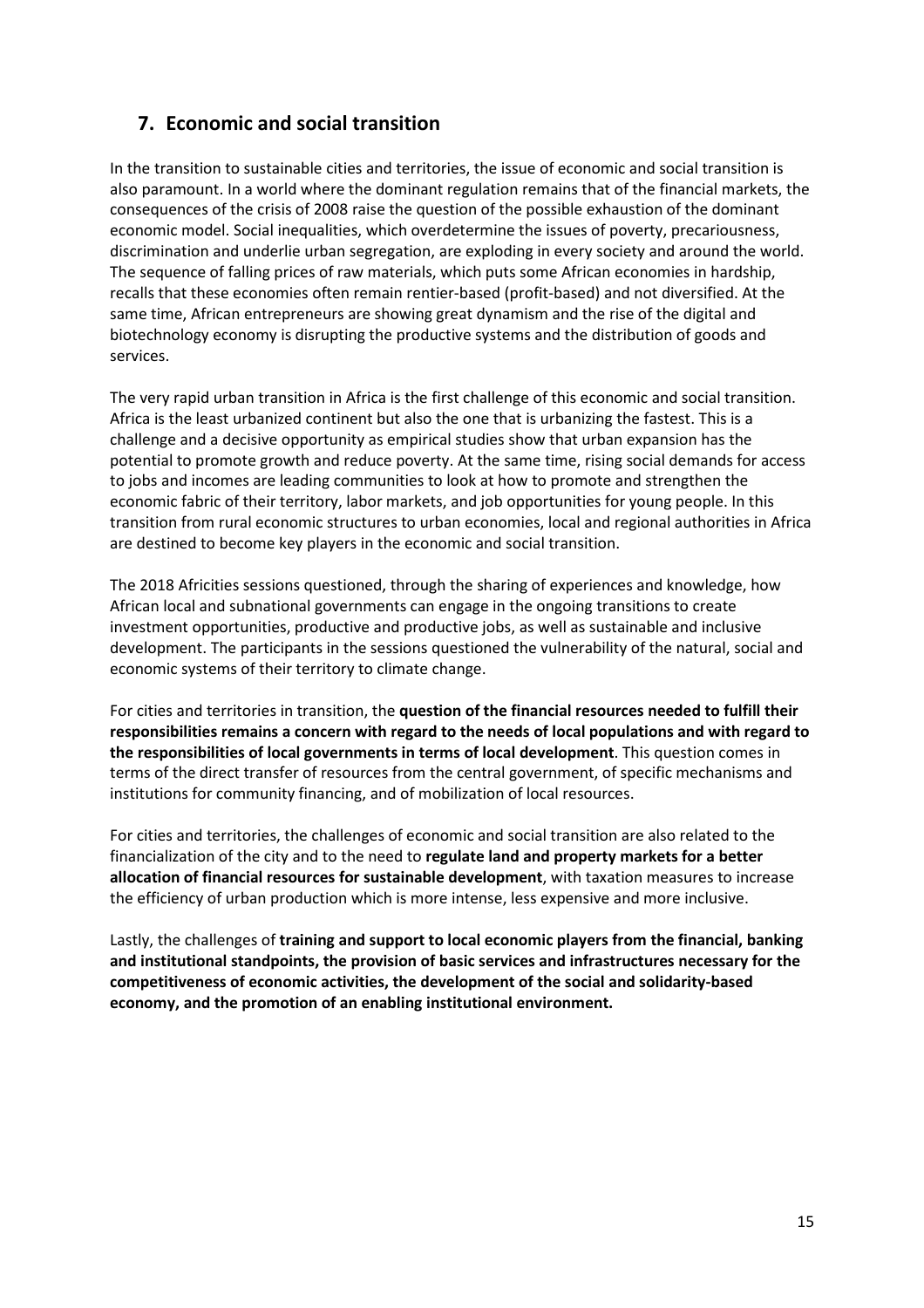### **Among the recommendations of the sessions, the following have been selected:**

### *To Mayors and Territorial Elected Officials*

- Make of programming and urban planning a tool for achieving the Sustainable Development Goals and the implementation of SDGs.
- Conduct innovative taxation and financial policies to support more intense, less expensive, and more inclusive urban programming strategies.
- Create an environment conducive to investment and innovation, and facilitate investments in innovative technologies.
- Supervise and encourage the establishment of local activities and modernization of the informal market, redistribution of taxation and income. This transition of the economic model is a strategic one.
- Ensure the participation of young people through skills training programs and access to employment.
- Establish in each municipality a civic organization intended to support, guide and listen to citizens.
- Establish municipal foundations to mobilize available land revenues and excess economic revenues to support the employment of marginalized workers and to address rising agricultural prices.

#### *To Ministers*

- Transfer of financial resources in line with the skills and capacity of the institutions specialized financing to allow local communities to meet the needs of populations within their territory and their role as initiators, catalysts and engines of local economic development;
- Ensure that clear legal frameworks allow the communities and territories to provide leadership on issues of local economic development
- Strengthen the capacity and skills of local management of resources, preparation of projects, and actors of local development.

#### *To International institutions and Partners*

- Include local and regional Governments as well as their associations in international fora and dialogue for a on economic development.
- Promote spaces of triangular cooperation and South-South cooperation to promote best practices and the sharing of experiences, in the respect of the local dynamics and realities.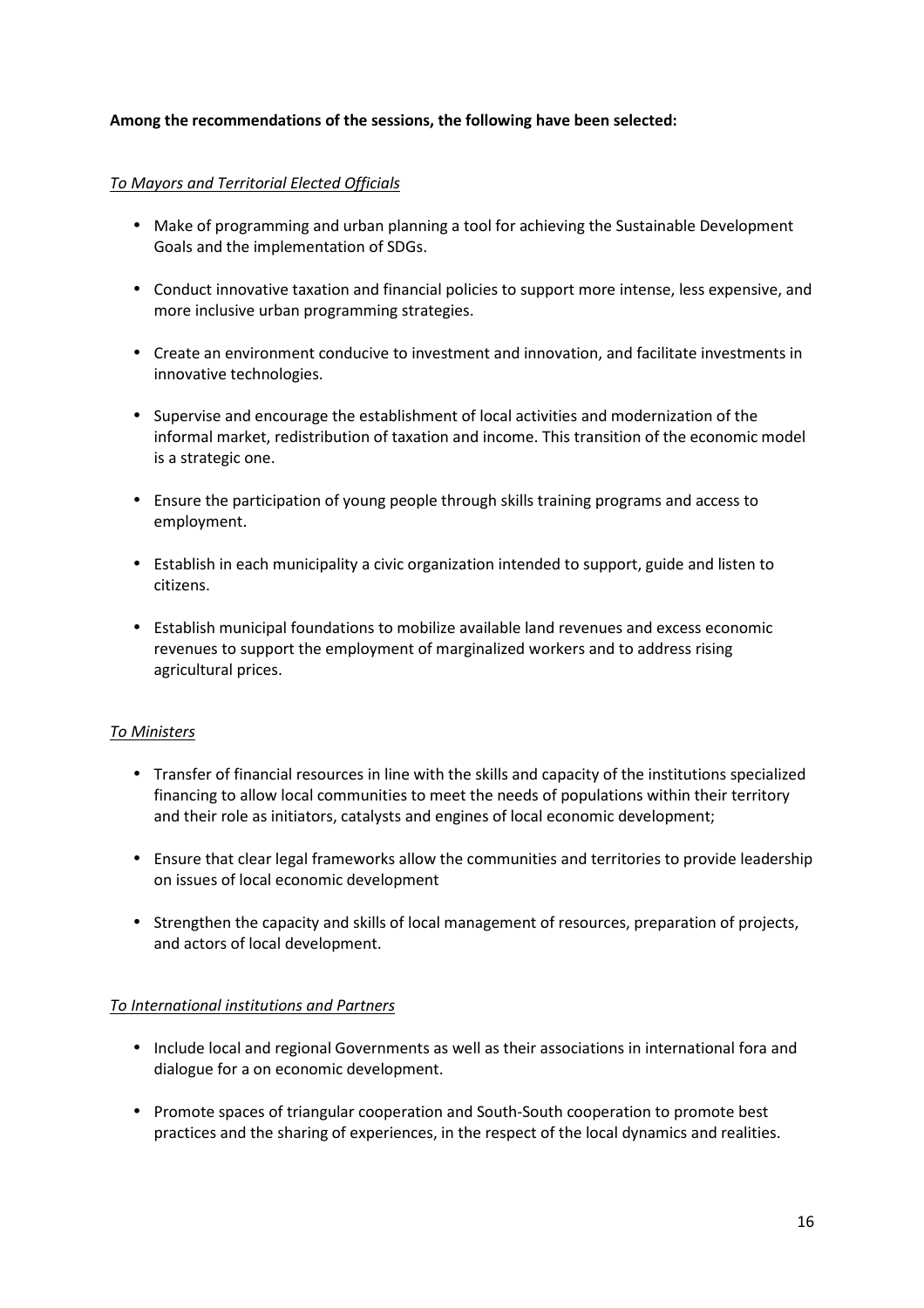## **8. Cultural and communicational transition**

The cultural and communicational transition is, like the political and democratic transition, at the crossroads of transitions. It implies the adoption of new cultural, scientific or philosophical references and often consists in a questioning of the certainties from which the interpretation of the world is based. The evolution of the philosophical, social, moral and religious systems of thoughts does influence the individual and collective behaviors within local and subnational governments. At the same time, cities are turned upside down by the scientific and technological revolutions. These disruptions will have an effect on the choice of technical solutions which, from previously being largely centralized, could become increasingly decentralized.

In Africa, the adoption of the globalized culture model is mainly done the upper classes and middle classes of urban populations. Young people from poor neighborhoods, for whom this model remains inaccessible, are reinventing a new popular culture at the crossroads of tradition and modernism, which testifies to the innovative and creative capacity of this youth. This new popular culture forges the cultural identity of African cities through its musical, literary, visual and cinematographic arts or fashion, the dissemination of which is also based on new technologies. This cultural vibrancy comes from the capacity of the youth to absorb and regenerate the various influences to which it is subject since the colonial period and is also due to the acceleration of exchanges on the international scene. This cultural and communicational transition is also, through the use of new technologies and social networks, a citizens' revolution.

The Africities 2018 sessions tackled this cultural and communicational transition through its challenges for the governance and management of cities and territories in transition. How can this transition support a new approach to citizenship and youth engagement? What contribution do cultural resources make to social, economic and environmental development? How, in Africa, can this cultural, technological and communication revolution serve the management of local and subnational governments and the transition to sustainable cities and territories? How to make of culture and arts tools of exchange, learning, cooperation and solidarity between territories, between countries, and between continents?

Culture contributes to the attractiveness and sustainability of cities and territories in transition. Local governments, because of their cultural expertise, have **an important role to play in promoting this Africa of creation**, in its richness and diversity and in its truly pan-African dimension.

For cities and territories in transition, the issue of **access to localized socio-economic information is a challenge aiming at effectively guiding access policies to basic services**, to transport, housing, and other services. In these areas, new technologies are likely to offer innovative solutions to local decision-makers to make local governments more inclusive.

For cities and territories, the issues related to the cultural and communication transition are also those of the **mobilization of actors. Researchers and Universities can, in partnership with local communities, put scientific research, innovations and experiments at the service of territories and transition. Journalists and local media can contribute, for their part, to the emergence of new democratic and citizen practices**.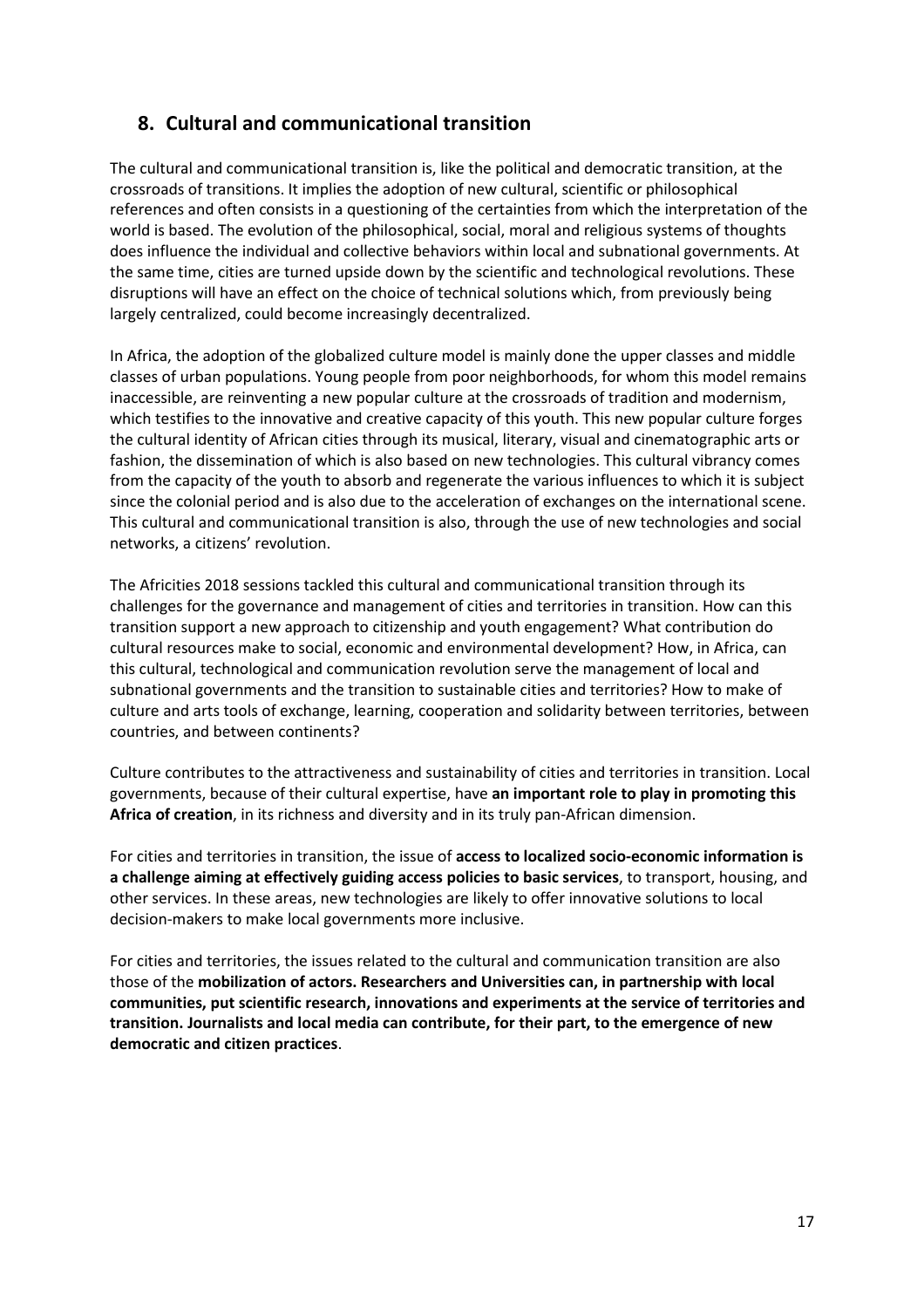### **Among the recommendations of the sessions, the following have been selected:**

### *To Mayors and Territorial Elected Officials:*

- Create an internal program devoted to "culture within sustainable development".
- Work with national authorities, UCLG and other stakeholders to develop appropriate work frameworks on the topic of "culture in sustainable cities."

#### *To Ministers:*

- Make of the cultural dimension of local development a national priority and integrate it in national strategies for the implementation of the SDGS by involving all the key players in its design and implementation.
- The interaction between cultural development and the other dimensions of sustainable development (social, environmental and economic), by putting in place appropriate governance mechanisms within local governments and the necessary resources (transfer of funds, human resources and technical capabilities) in the cultural domain of sustainable development.
- Sign the Agenda 21 for culture.
- Capacity building and learning between peers in the field of culture and sustainable development.

## *To the African Union:*

- Create a pan-African commission in charge of a to better integration of culture into Agenda 2063, particularly in its plan of action, and ensure that the proposed revisions will be presented to the African Union for ratification.
- Encourage the transfer of knowledge and mutual learning between Member States, local authorities and civil society organizations working in the field of culture and sustainable development in Africa.

## *To UCLGA:*

- Work with associations of local governments, civil society networks and UCLG to put in place a peer learning program on 'culture in sustainable cities' in Africa and facilitate the transfer of knowledge and mutual learning between local governments and civil society associations.
- Pay attention to cultural aspects in all of advocacy, monitoring and training activities related to the Sustainable Development Goals, Agenda 2063, and other sustainable development initiatives.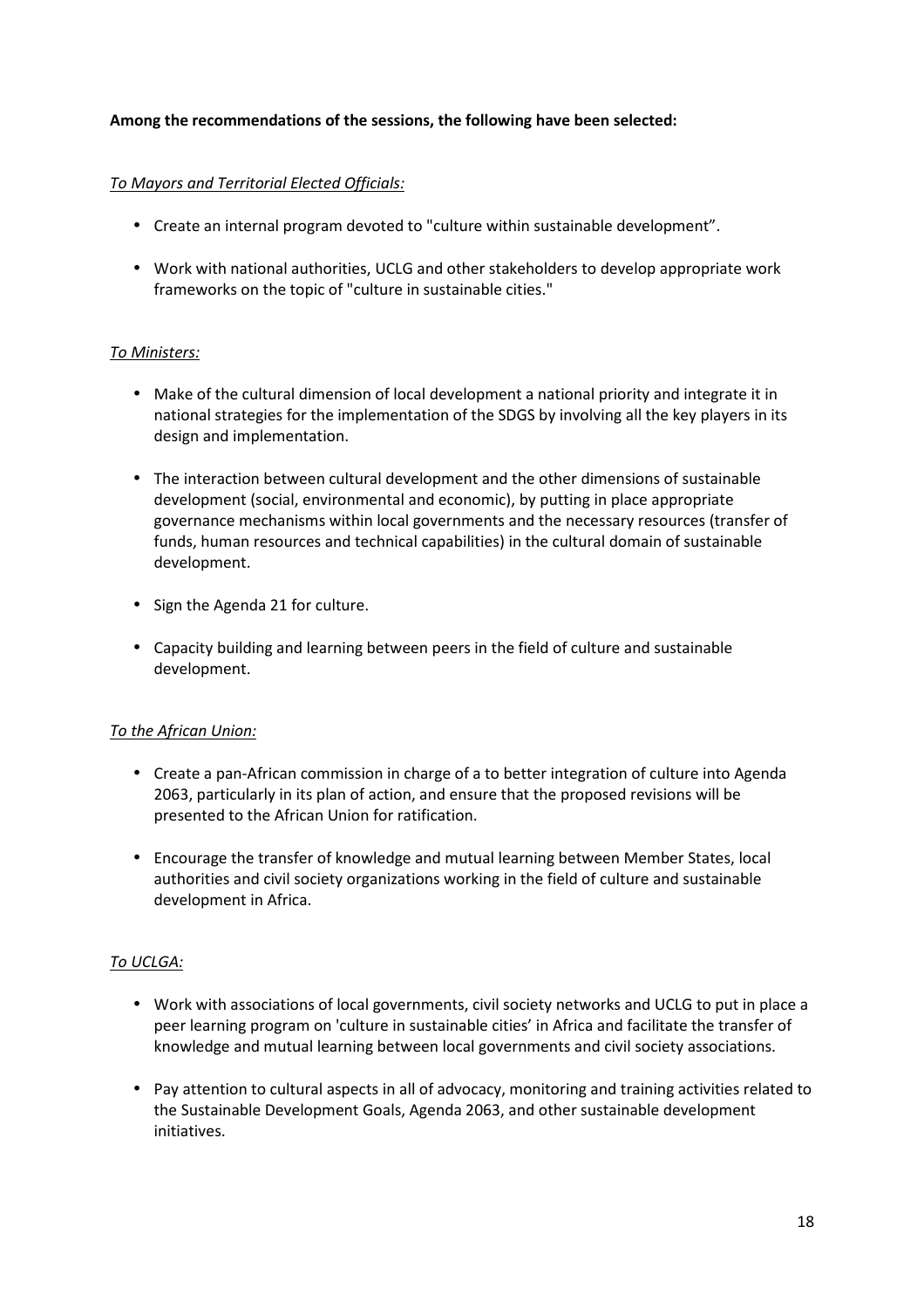## **9. Local strategies and policies**

African local and regional authorities will play a vital role in the transition to sustainable cities and territories. The definition and implementation of local strategies and policies is the primary issue facing African local authorities in their participation in Africities. These strategies and local policies must be defined by taking into account the upheavals induced by the transition to sustainable cities and territories. At their level, local authorities must articulate responses to the emergency and longterm actions, included in an alternative project of social and urban transformation. The challenge for African communities is therefore to design policies that incorporate emergency responses into an alternative strategy for managing and planning human resources, financial resources, natural and ecological resources, land management, public utilities, and other issues. To arrive at a sustainable development trajectory, their approach must integrate the exploration of innovative practices.

All sessions of Africities 8 have, in one way or another, addressed the issue of strategies and local policies. A number of them have worked more directly on alternative and innovative territorial policies that must be explored around the five major projects that must be tackled by local and subnational governments: **1) Feeding the city (or the territories):** what local strategies for sustainable food and agriculture? **2) Building the city:** what urban planning and programming strategies for transition at the local level, what strategies for localization and territorialization of the Sustainable Development Goals? **3) Providing basic services for all:** what local strategies for access to water and sanitation, what strategies for access to waste management services, what strategies for access to water and sanitation? mobility and transport? **4) Maintaining the city, to ensure its proper functioning. 5) Administering and managing the city:** what land management strategies and public spaces to promote equitable economic growth in cities, what strategies for mobilizing citizens to implement the transition, what strategies for gender equality and of inclusion?

These alternative territorial policies must provide answers to the strategic questions of land segregation, access for all to services, development and local employment, respect for local ecosystems and for the rights of future generations, of social housing, the right to housing and the right to the city, solidarity between communities within the same city, between cities and territories within the same country, local taxation, particularly land, and other issues.

## Throughout the summit, **African local governments reaffirmed the importance of urban and territorial planning.**

For cities and territories in transition, the success of transition strategies requires **a multistakeholder and multi-level governance approach, respecting the principle of active subsidiarity**. In order for these policies to have a lasting impact, local authorities must promote **partnership between all actors.** Above all, **the strategy adopted must provide concrete solutions to citizens' problems while creating the conditions for setting up a long-term development momentum.** To do this, the best way is still to involve the populations concerned.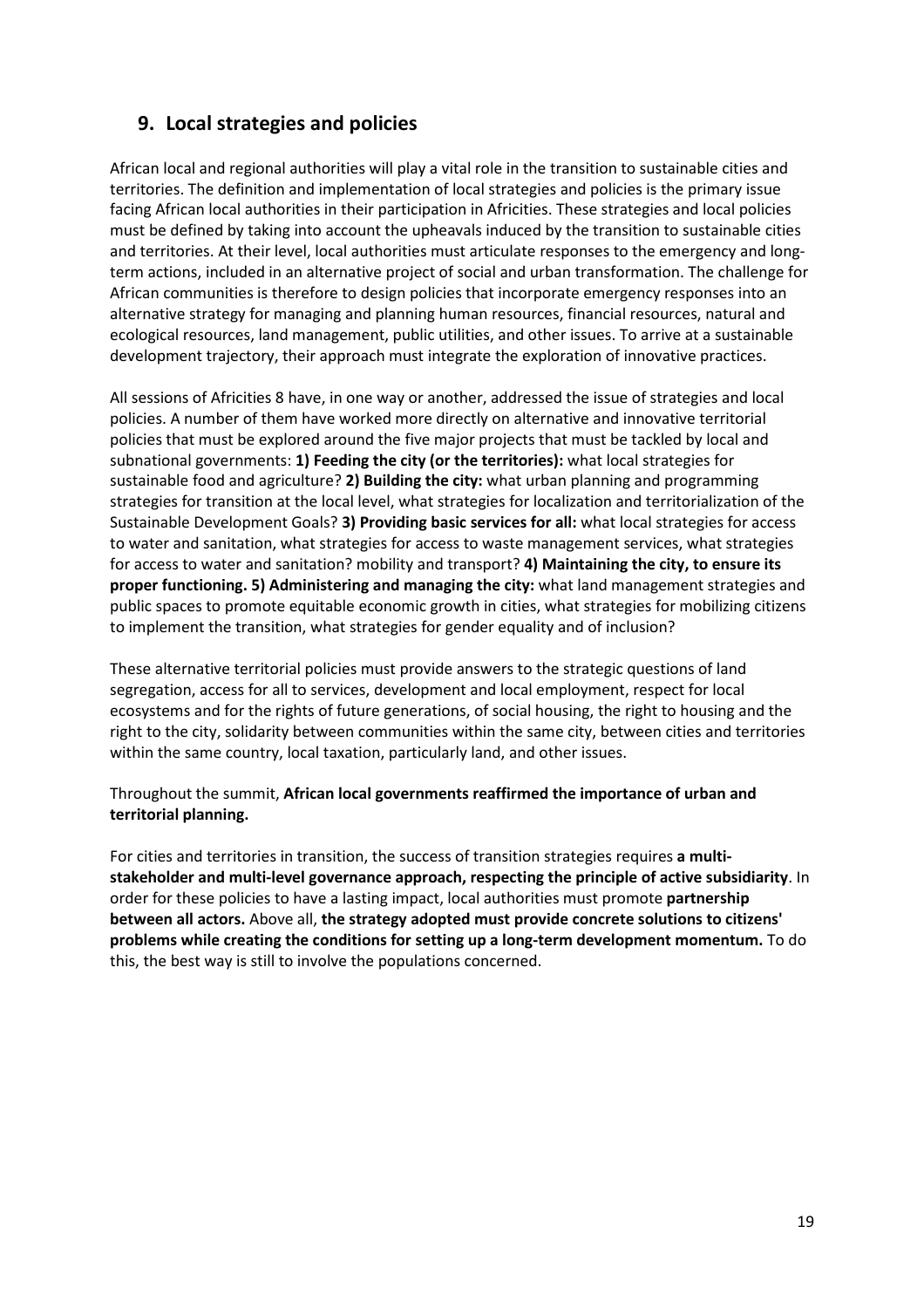#### *To the Mayors and territorial elected representatives*

- Taking stock of urban food security and agriculture policies, legal frameworks and programmes that cities and developing decision-making and planning tools (guidelines, criteria and indicators) for policy makers dealing with urban development in relation to agriculture, livestock, aquaculture, land use planning and forestry, as well as urban food system planning and development; and Sign the ROPPA statement.
- Systematically formulate urbanization policy from a sustainable development perspective and adopt a development based on facts supported by maintaining an up-to-date database, archives/registries and maps covering themes to provide a basis for the preparation and updating of space strategies and programs.
- Providing basic services, share innovative practices and strategies tried in cities and territories for community-based governance, better inclusion, citizen participation and citizen engagement in the governance of cities and territories.
- Establishing a culture of maintenance to ensure that sufficient funds are made available to support O&M and acknowledging that the private sector has the necessary expertise and resources available to support them in performing their O&M obligations.
- Signing of the pact between the REFELA (network of African Local elected women) and CEMR (Council of European Municipalities and regions) to establish a privileged partnership for gender equality at local level.

#### *To ministers*

- Setting up multi-stakeholder platforms (international organizations, national and regional representatives and related sectoral expertise) for dialogue, action planning and policy formulation on good governance on food, agriculture and cities.
- Articulating a sustainable spatial development vision at a national level. Sustainable subnational development demands national government leadership and recognize the specific differences and needs of territories and cities.
- Strengthening the awareness of the need and importance of strategic planning and programming as a tool for achieving sustainable development goals on a local, regional, national, continental and global scale.
- Defining national regulations on the provision of basic services (waste management, access to water for all etc.). Harmonizing these regulatory frameworks at the regional and local levels and adapting new technologies in the field of the provision of basic services.
- Encouraging local planning, programming and capacity-building of local authorities by establishing a system of learning and capacity-strengthening at the level of local governments, national, all in close collaboration with professional associations.

#### *To development partners*

- Tackling the challenges of sustainable urban development using coalitions between government, the private sector and civil society, and involving stakeholders in the development and implementation process and organizing funding for sustainable urban development in a different way.
- Ensuring public awareness of these issues as citizens' collaboration on the provision of basic services is critical, combine the various solutions implemented at different scales: both nationally and locally and Involving the private sector through public private partnerships.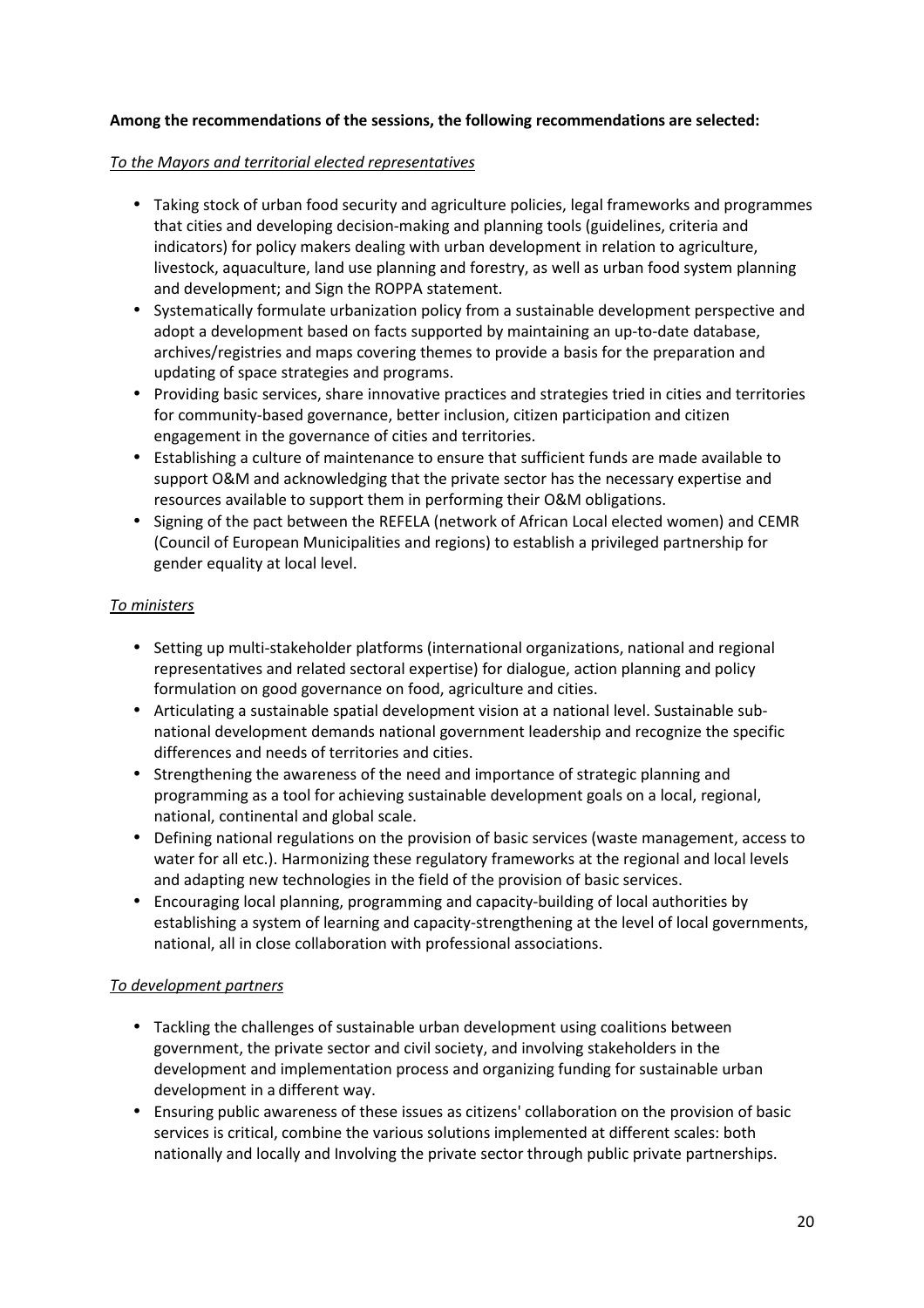## **10. Local actors and local coalitions**

There is no real transformation unless it is supported by local actors. The construction of local coalitions is therefore a key element of the communities' strategy. In the same way, there is a real experience of development only when such development is observed in the daily life of the populations, in the place where they live. The strategy to be defined for the adoption of a trajectory towards sustainable cities and territories must therefore never lose sight of the need to provide concrete solutions to improve the daily life of citizens, while at the same time preparing the conditions for the establishment of a momentum in terms of structural transformation and long-term sustainable development. The best way to provide these concrete answers while defining such a strategy is to involve the populations and the actors concerned, in their diversity. Any transition strategy must therefore adopt, in order to have some chance of success, a multi-stakeholder approach because it is through the partnership between all the actors and the synergy between the actions of the different levels of governance that local action has chances of having a lasting impact.

Local stakeholders, in their diversity, intervene in all areas of sustainable development and on the different issues of transition. The Africities 8 sessions explored the possibilities of alliances for local transformation between communities and each family of stakeholders.

For instance, farmers' organizations support proposals in the field of food security, urban-rural relations or the fight against peasant poverty; women's movements call for local governance that pays greater attention to equal rights and gender issues in all dimensions of local development; in the same way, for the transition to be inclusive, local governance must incorporate the disability dimension taken care of by NGOs'. In cities characterized by the informal sector and by inequalities, the basic communities of slums and the organizations of inhabitants are the essential actors of an inclusive urban development; young people are the bearers of innovations and their organizations aspire to be recognized as essential actors of change; trade unions and social partners can also contribute to making of decent employment and of the extension of social protection pillars of local sustainable development policies; while "social media" are disrupting the relationship with information, journalists and local media remain key players in local information and citizens' control over public action. For their part, the traditional authorities aspire to the experimentation of new types of relations and collaborations with the public administrations and the local authorities; if they are mobilized by local and subnational governments, researchers and universities can put scientific research, innovations and experiments at the service of territories and transition; Microfinance institutions are major players in financial inclusion for women, youth and small and medium-sized enterprises, which are the breeding ground for local economic development.

For the cities and territories in transition, **all these energies, all these networks, all these citizens' organizations can play a role, alongside the local and subnational governments. If relationships of trust are established with these different actors, real alliances can be built and give rise to "local coalitions" for the sustainable transition of cities and territories.**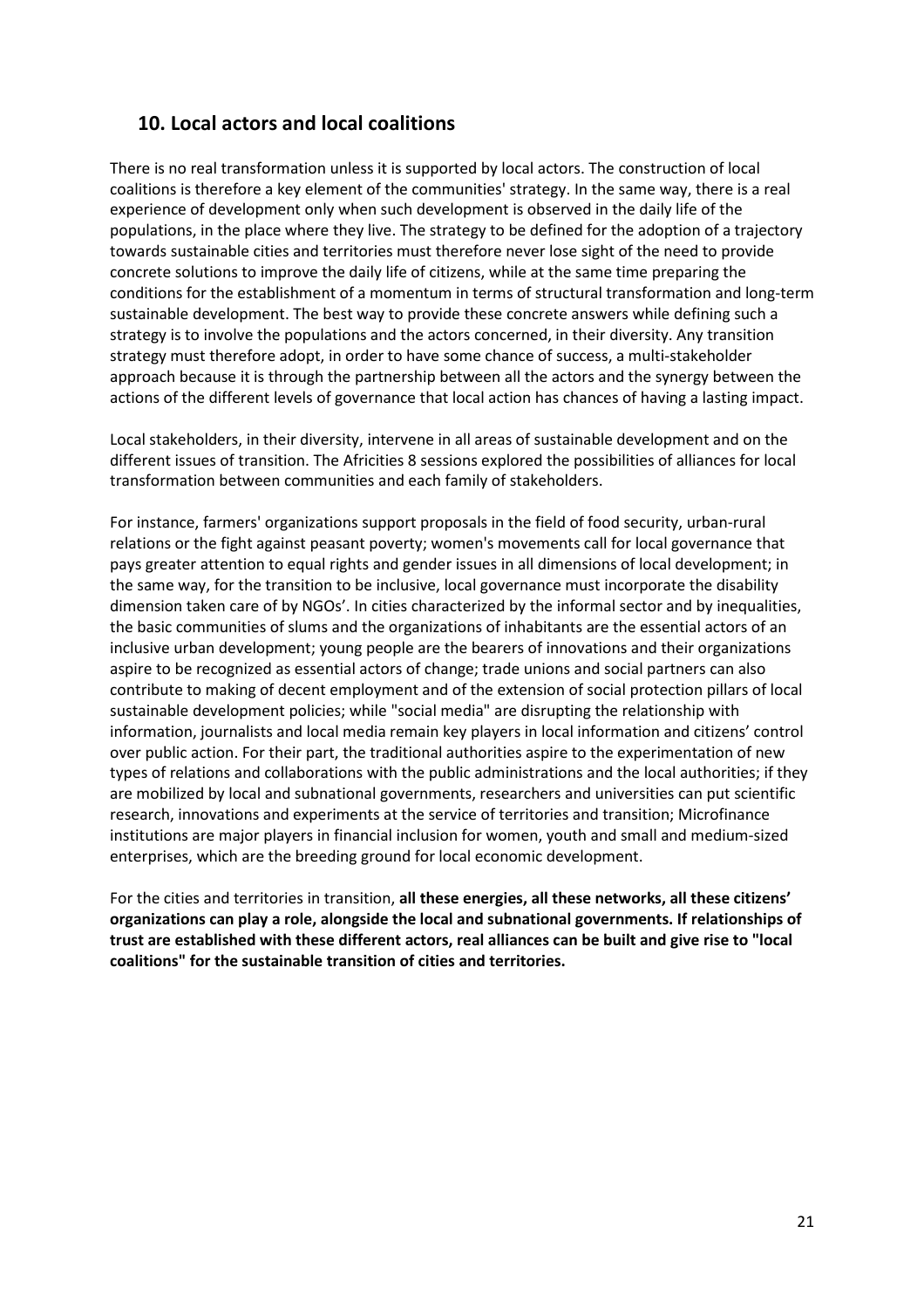#### *To Mayors and Territorial Elected Representatives:*

- To establish, with local actors (civil society, professional and institutional actors, economic actors) "territorial alliances" in order to promote the exchange of practices, to develop joint actions, and to bring together proposals to governments as well as to development partners and institutions.
- Beyond the traditional spaces of participation, to multiply the sustainable institutional partnerships with local actors, in their diversities, in order to create real spaces for solving problems.
- To develop inclusive policies for urban housing, access to land, to employment, and to public spaces.

#### *To Ministers:*

- to build public policies to support decentralization and support actions for economic development and social cohesion, led by local and subnational governments and local actors.
- to defend trade regimes allowing urban and rural economies to fully express their development potential.

#### *To Partners and International Institutions:*

- to give priority to the development of territories and to the decentralization of co-operation activities, by catering both to the needs of urban and rural areas, such actions being conducted by local authorities and local actors.
- to promote international regulations favorable to a balance between international trade, national development, and territorial development.
- to provide resources, including political support, to promote dialogue between local actors and local authorities, and to ensure the involvement of these local actors in the implementation of projects.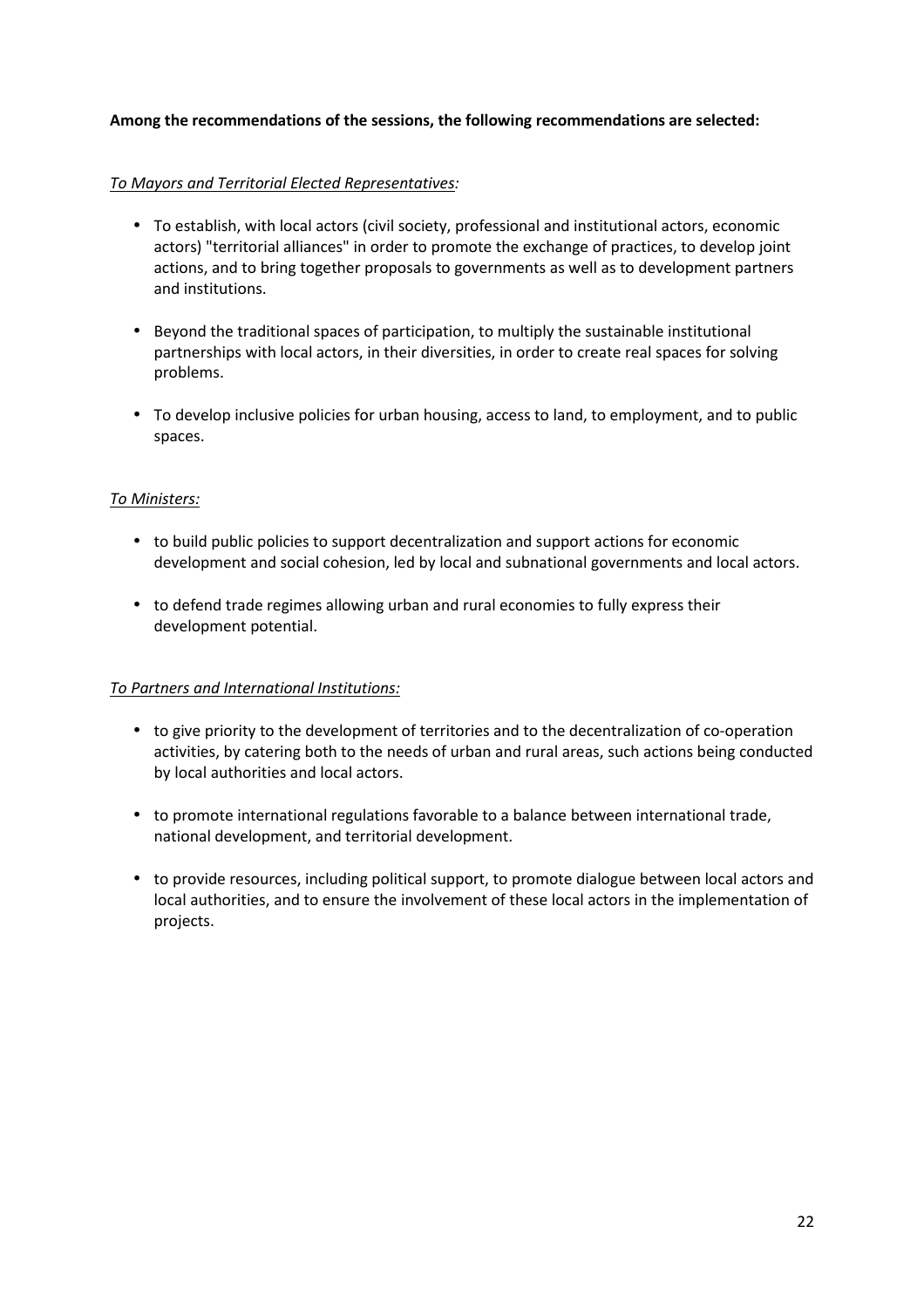## **11. Innovative practices**

In the transition to sustainable cities and territories, the implementation of innovative practices and policies is a decisive leverage point. It is all the more important because the significant reductions in the financing of local authorities reduce the range of political choices. In this context, innovation is no longer a luxury but a necessity to respond to emergencies, which constitute the daily life of local authorities, while positioning local public action within long-term transition strategies. The interest of these practices is nonetheless not only economic. These practices arise from the transitions and disruptions in progress and contribute to the emergence of new solutions.

The "open sessions" of Africities 8 proposed by African local authorities, national, African and international institutions working with local and subnational governments, associations or economic actors are part of the general theme of the summit, the transition to cities and sustainable territories. They most often correspond to innovative interventions. They bring a wide variety of approaches, research and practice to understanding the transition and developing alternative public policies. From this point of view, the Marrakech summit is part of the continuity of previous Africities which, since their inception, have contributed to the debate, dissemination and adoption of these innovations.

Africities 8 has thus enabled African local elected officials to learn, debate and develop innovative strategies in fields as diverse as local strategies for mobilizing citizens, microcredit, participatory budgeting, management and protection, urban green spaces, Many of these innovative practices do not involve significant expenditures and can be implemented with ingenuity. The main challenges for local decision makers are then to identify opportunities, prioritize them and create an environment conducive to innovation.

For cities and territories in transition, **these innovative practices are likely to enrich all local strategies for sustainable development**, from human resource management to the mobilization of financial resources, such as the protection of natural resources, the management of land, public services or local governance. UCLGA will put in place a specific program to support, disseminate and evaluate these innovative practices.